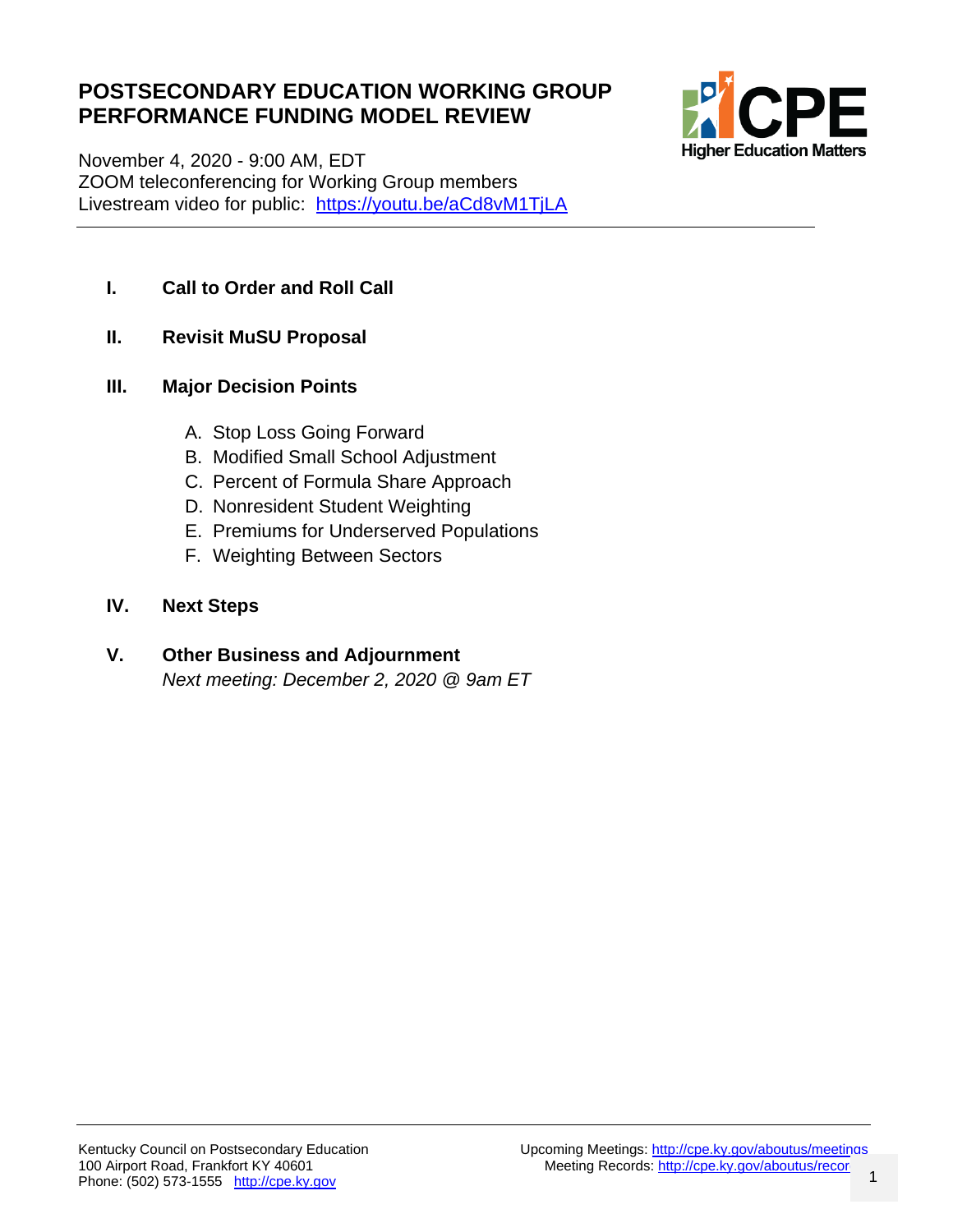



### **Postsecondary Education Working Group Performance Funding Model Review**

Dr. Aaron Thompson, President Kentucky Council on Postsecondary Education November 4, 2020

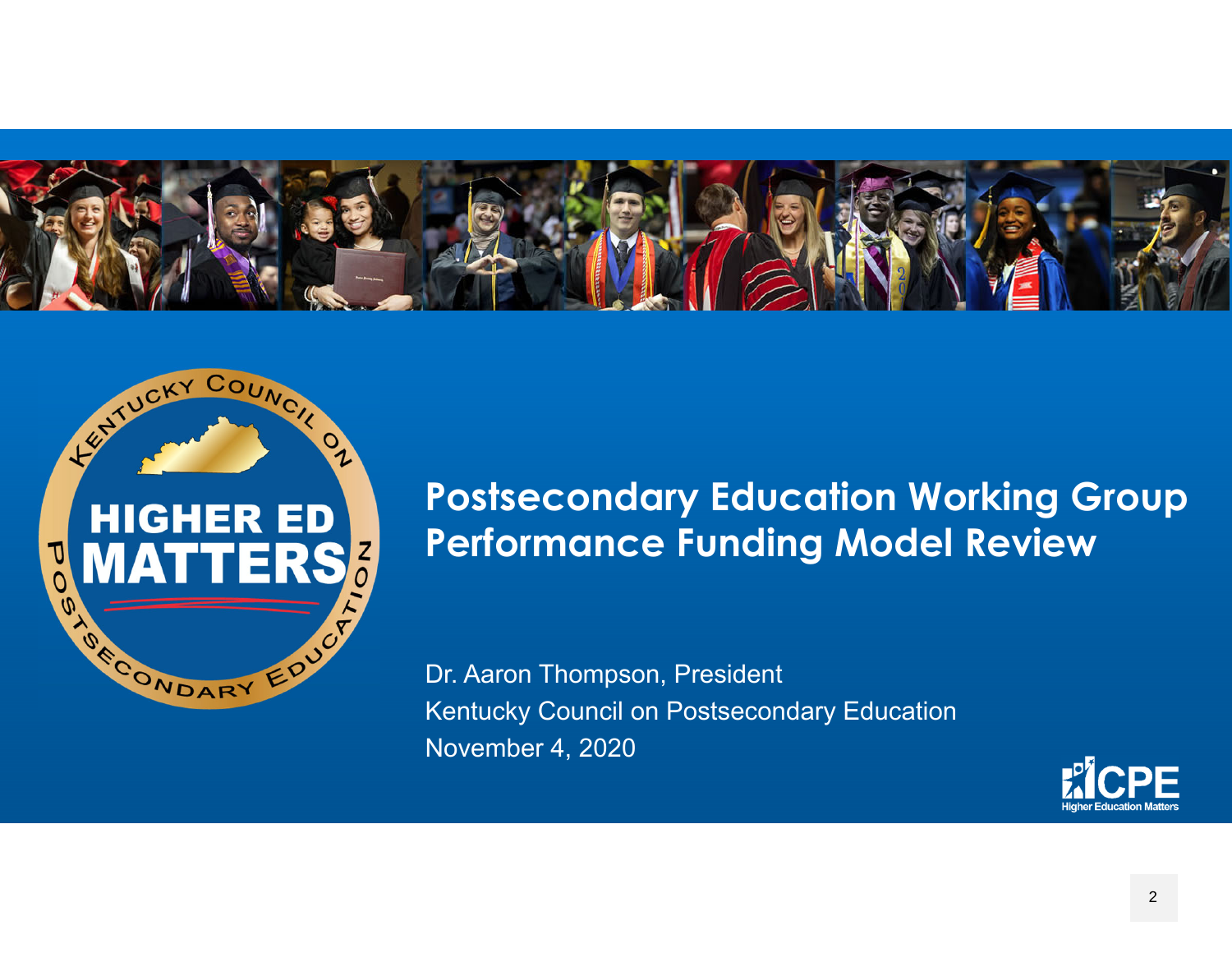## **Meeting Agenda**

- I. Revisit MuSU Proposal
- II. Major Decision Points
	- A. Stop Loss Going Forward
	- B. Modified Small School Adjustment
	- C. Percent of Formula Share Approach
	- D. Nonresident Student Weighting
	- E. Premiums for Underserved Populations
	- F. Weighting Between Sectors
- III. Next Steps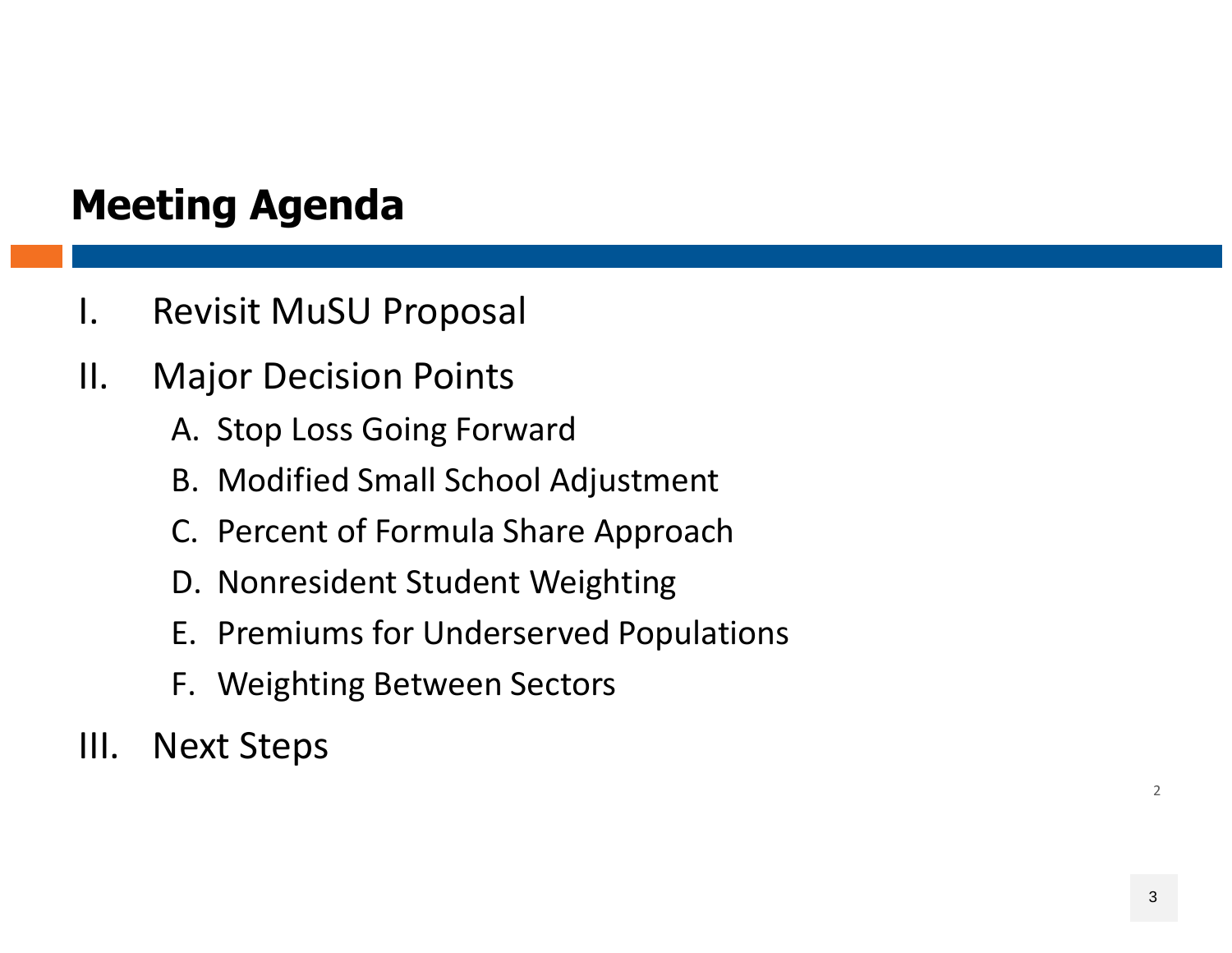## **Revisit MuSU Proposal**

#### *Main Components*

- Adopt <sup>a</sup> 0% stop loss in 2021‐22, so that no institution incurs <sup>a</sup> loss or gain of General Fund as <sup>a</sup> result of running the model
- Implement <sup>a</sup> 2% stop loss in 2022‐23, continuing in subsequent years, that limits redistribution of funds among institutions
- Eliminate the fiscal cliff at KSU, MoSU, and MuSU by increasing the small school adjustment at those institutions (by an amount equal to their respective 2020‐21 hold harmless allocations)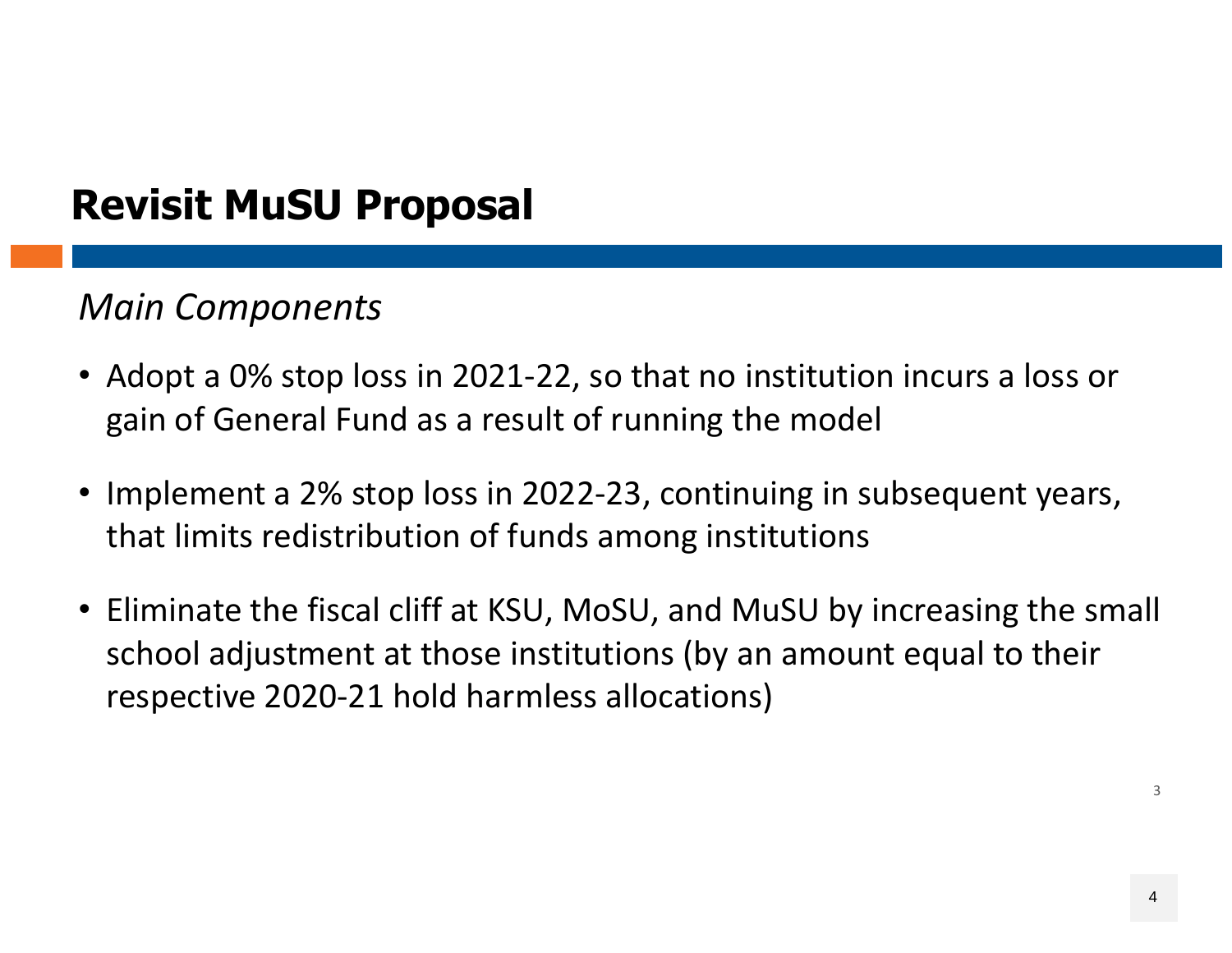- Stop Loss Going Forward
- Modified Small School Adjustment
- Percent of Formula Share Approach
- Nonresident Student Weighting
- Premiums for Underserved Populations
- Weighting Between Sectors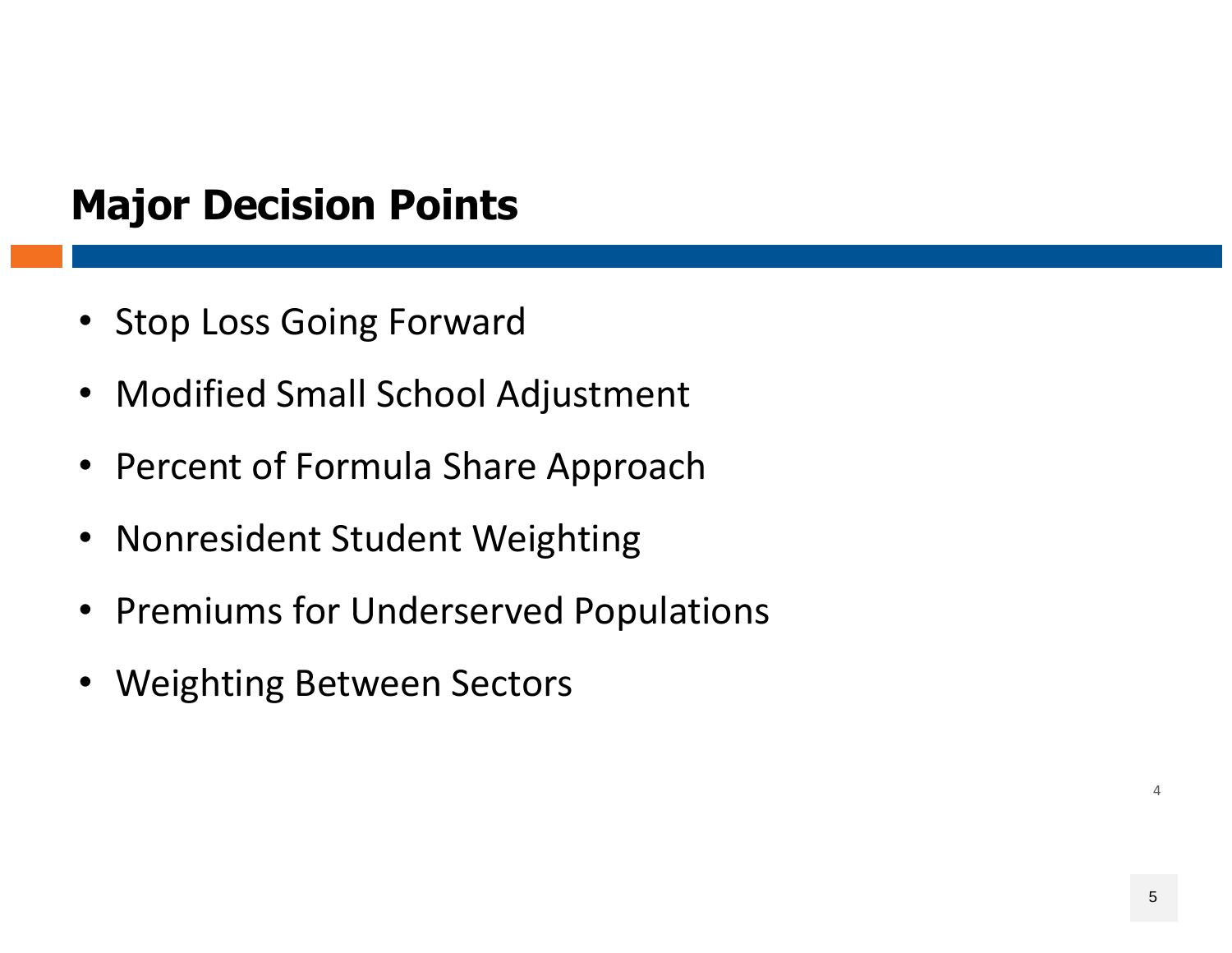#### *Background Information*

- A "stop‐loss provision" means <sup>a</sup> provision included in the funding formulas to limit reduction of an institution's funding amount to <sup>a</sup> predetermined percentage (KRS 164.092)
- The funding models were phased in over three years and included:
	- <sup>a</sup> hold harmless provision in 2018‐19 (or <sup>a</sup> 0% stop loss)
	- a 1% stop loss in 2019‐20
	- and <sup>a</sup> 2% stop loss in 2020‐21
- Except by enactment of the General Assembly, hold harmless and stop‐ loss provisions will <u>not</u> be included in 2021-22 and thereafter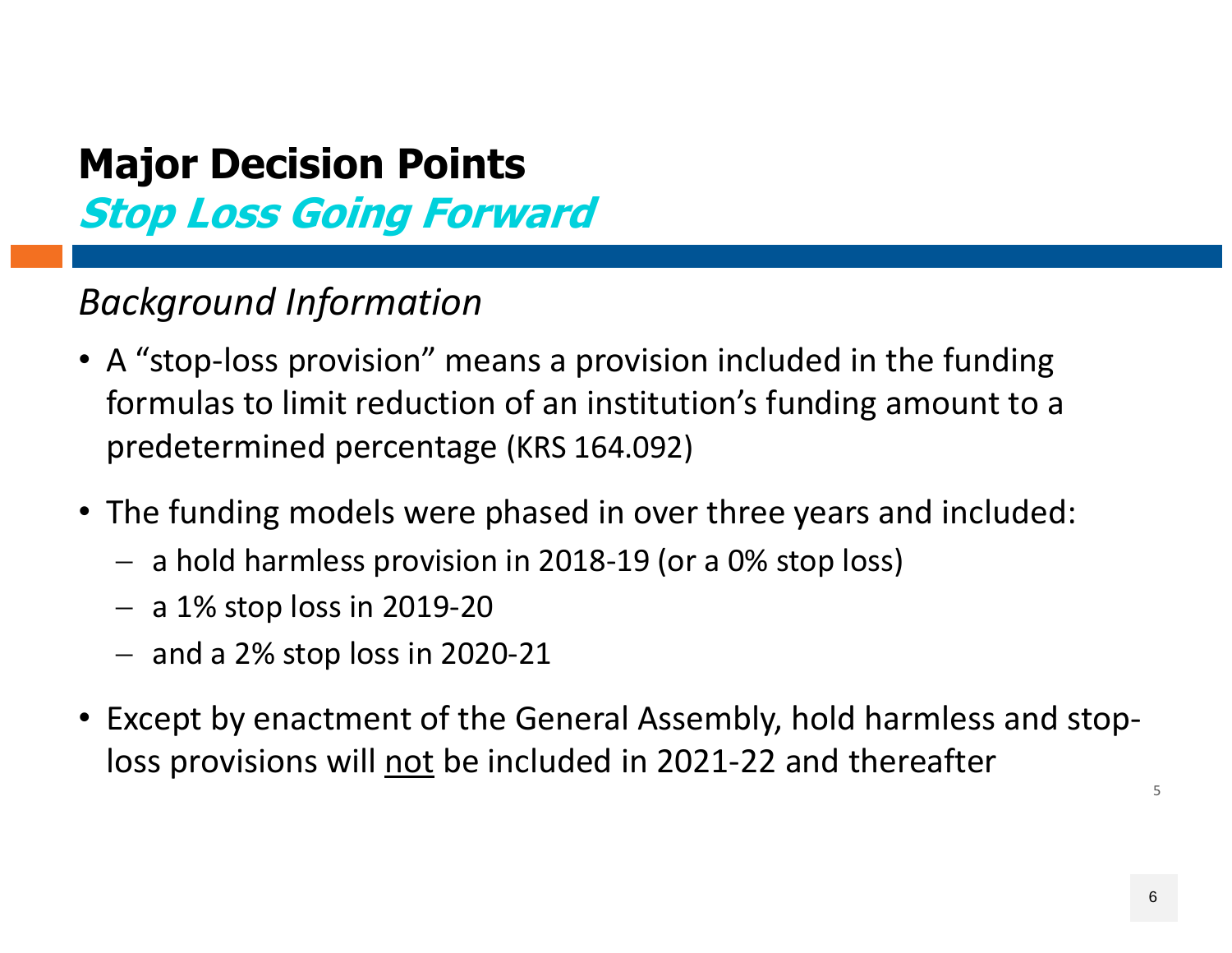#### *Background Information (Cont'd)*

- Unless action is taken by the General Assembly, three universities and six KCTCS institutions will face fiscal cliffs in 2021‐22
- Based on <sup>a</sup> recent survey, most university and KCTCS presidents favor maintaining <sup>a</sup> 2% stop loss going forward (CPE, 2020)
- After being asked to develop plans for <sup>a</sup> sizable state budget cut, several presidents now prefer <sup>a</sup> 0% stop loss in 2021‐22
- At the October 7 work group meeting, at least two members indicated they do not support <sup>a</sup> 0% stop loss in 2021‐22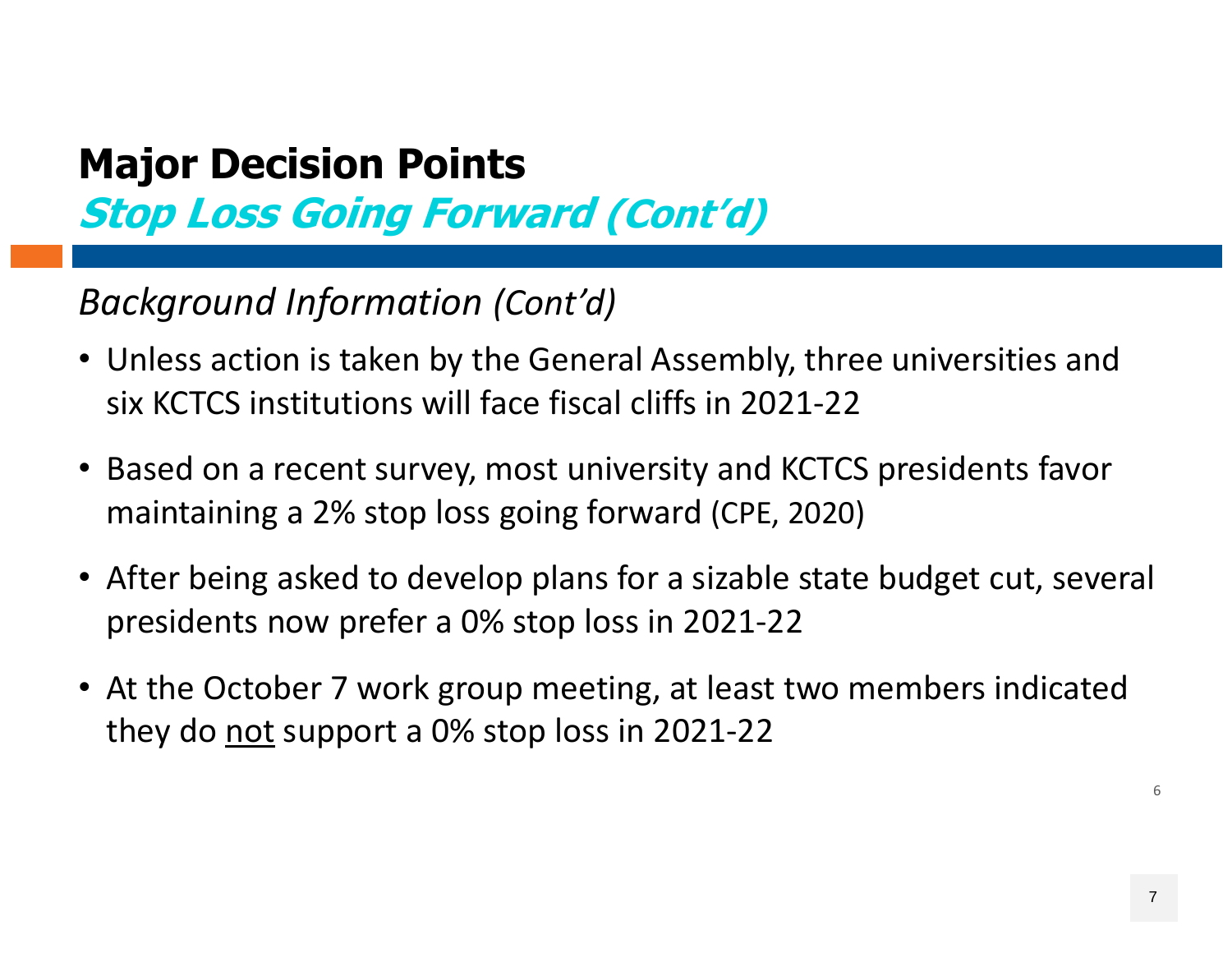Estimated Budgetary Impact of Allowing Stop‐Loss and Hold‐Harmless Provisions to Sunset Fiscal Year 2021‐22

| Sector       | Institution                               | <b>Fiscal 2020-21</b><br>Formula Base <sup>1</sup> | Hold Harmless<br>Allocation <sup>2</sup> | Estimated<br><b>Budget Impact</b> |
|--------------|-------------------------------------------|----------------------------------------------------|------------------------------------------|-----------------------------------|
| University   | Kentucky State University                 | 18,235,500                                         | (6,885,400)                              | $-38%$                            |
|              | Morehead State University                 | 34,931,500                                         | (2,826,900)                              | -8%                               |
|              | <b>Murray State University</b>            | 40,553,800                                         | (675, 800)                               | $-2%$                             |
| <b>KCTCS</b> | Ashland Community and Technical College   | 8,599,200                                          | (836, 100)                               | $-10%$                            |
|              | Big Sandy Community and Technical College | 9,735,900                                          | (1,823,900)                              | $-19%$                            |
|              | Hazard Community and Technical College    | 11,049,500                                         | (3,519,100)                              | $-32%$                            |
|              | <b>Henderson Community College</b>        | 4,231,400                                          | (369,300)                                | -9%                               |
|              | <b>Madisonville Community College</b>     | 7,898,500                                          | (633, 700)                               | -8%                               |
|              | Southeast Community and Technical College | 9,248,600                                          | (2, 166, 800)                            | $-23%$                            |

 $^1$  The formula base, also referred to as the adjusted net General Fund, is calculated by subtracting debt service and mandated program funding from each institution's total direct appropriation.

<sup>2</sup> Estimated reduction in each institution's formula base that could occur if stop loss and hold harmless provisions sunset. These numbers represent the calculated hold harmless allocations in fiscal 2020‐21.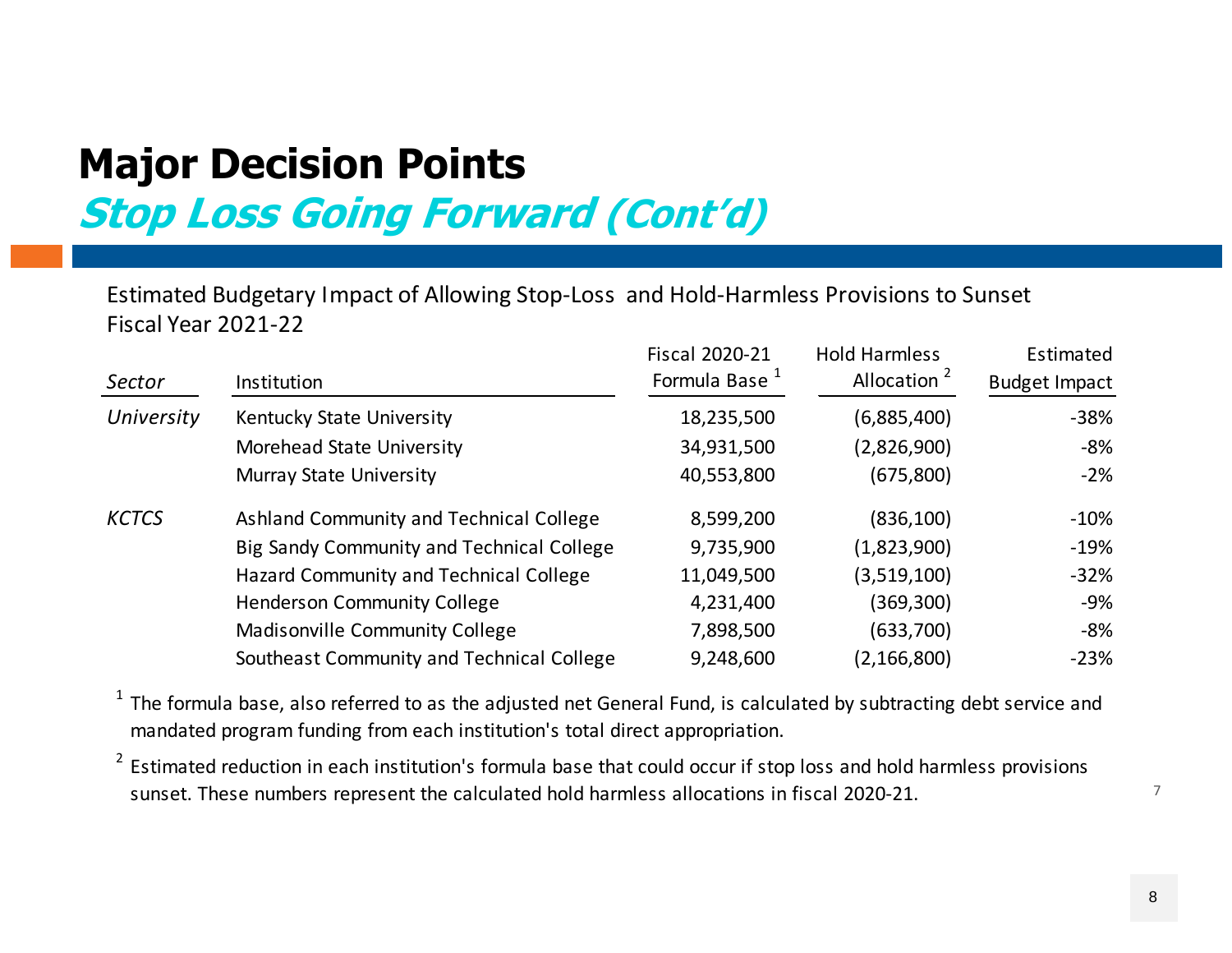What is the appropriate level of stop loss (i.e., amount of regular general fund appropriation susceptible to redistribution)?



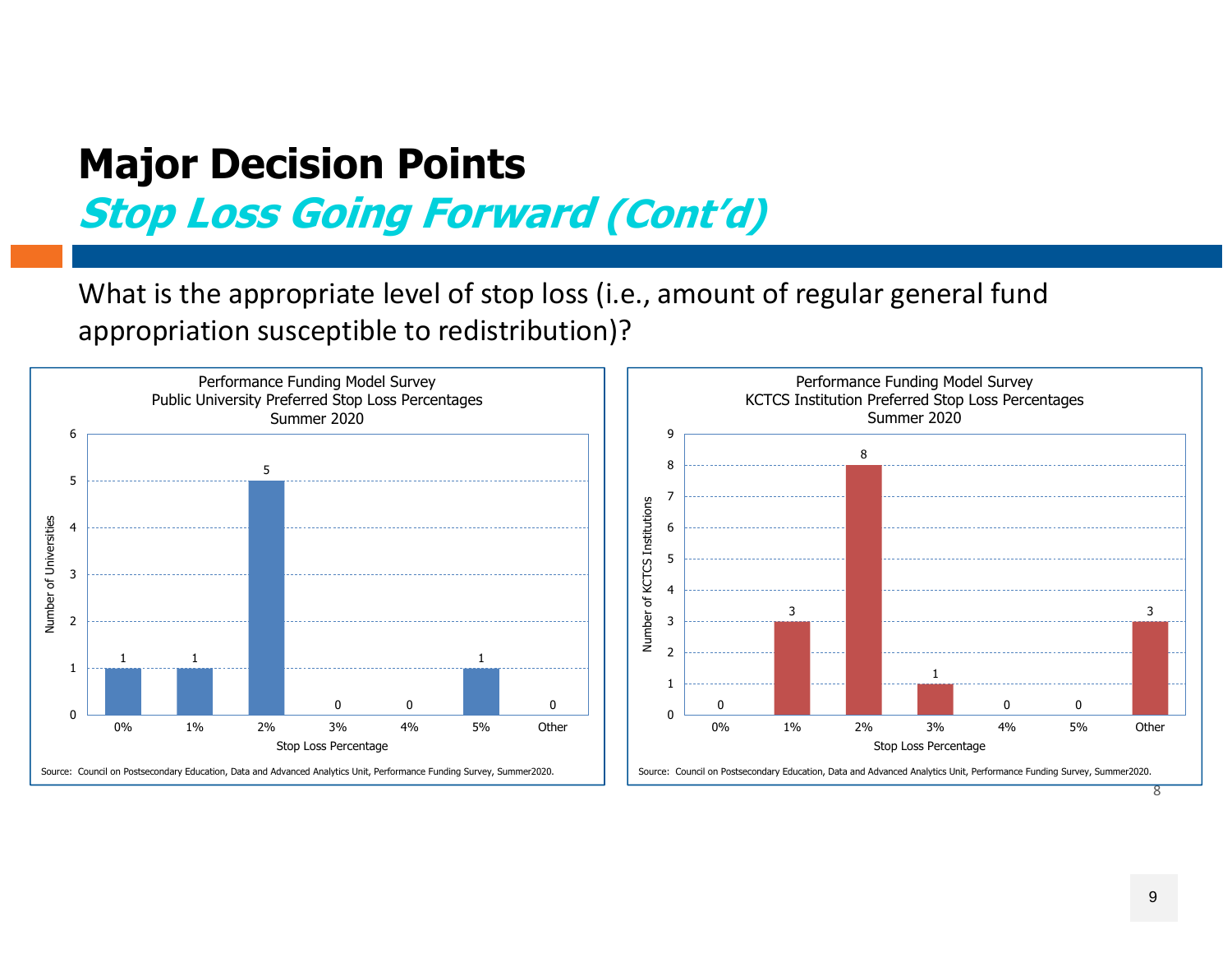Hypothetical Sto p-Loss Contribution Amounts at Various Percenta ges Fiscal Year 2021-22

|                                |             |              | Hypothetical Stop-Loss Contributions <sup>1</sup> |              |              |
|--------------------------------|-------------|--------------|---------------------------------------------------|--------------|--------------|
| Institution                    | @1%         | @ 2%         | @3%                                               | @4%          | @ 5%         |
| University of Kentucky         | \$1,846,600 | \$3,693,200  | \$5,539,900                                       | \$7,386,500  | \$9,233,100  |
| University of Louisville       | 1,262,100   | 2,524,200    | 3,786,300                                         | 5,048,500    | 6,310,600    |
| Eastern Kentucky University    | 608,400     | 1,216,800    | 1,825,300                                         | 2,433,700    | 3,042,100    |
| Kentucky State University      | 182,400     | 364,700      | 547,100                                           | 729,400      | 911,800      |
| Morehead State University      | 349,300     | 698,600      | 1,047,900                                         | 1,397,300    | 1,746,600    |
| <b>Murray State University</b> | 405,500     | 811,100      | 1,216,600                                         | 1,622,200    | 2,027,700    |
| Northern Kentucky University   | 509,200     | 1,018,500    | 1,527,700                                         | 2,036,900    | 2,546,200    |
| Western Kentucky University    | 676,200     | 1,352,400    | 2,028,600                                         | 2,704,800    | 3,381,000    |
| Subtotal                       | \$5,839,700 | \$11,679,500 | \$17,519,400                                      | \$23,359,300 | \$29,199,100 |
| <b>KCTCS</b>                   | 1,657,600   | 3,315,200    | 4,972,800                                         | 6,630,500    | 8,288,100    |
| <b>Total</b>                   | \$7,497,300 | \$14,994,700 | \$22,492,200                                      | \$29,989,800 | \$37,487,200 |

<sup>1</sup> Assumes performance funds distributed in fiscal year 2020-21 become recurring to the base of the respective institutions that earned those funds, flat funding in fiscal year 2021-22, and no change in debt service or mandated program funding.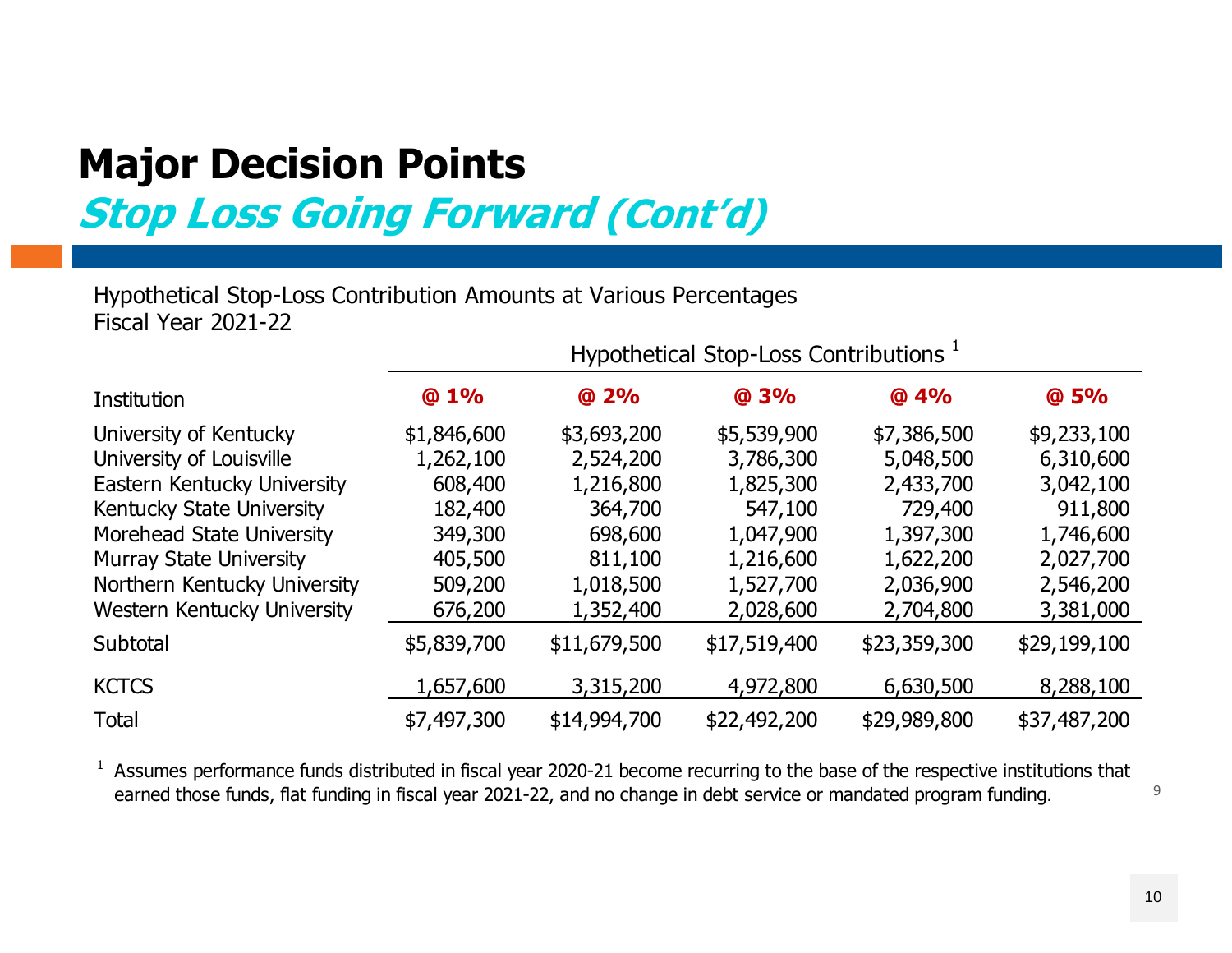#### *Discussion Questions*

- Do work group members support the use of stop‐loss provisions going forward?
- If so, what level of stop loss should be recommended to the General Assembly for fiscal year 2021‐22?
- What level should be recommended for 2022‐23 and beyond?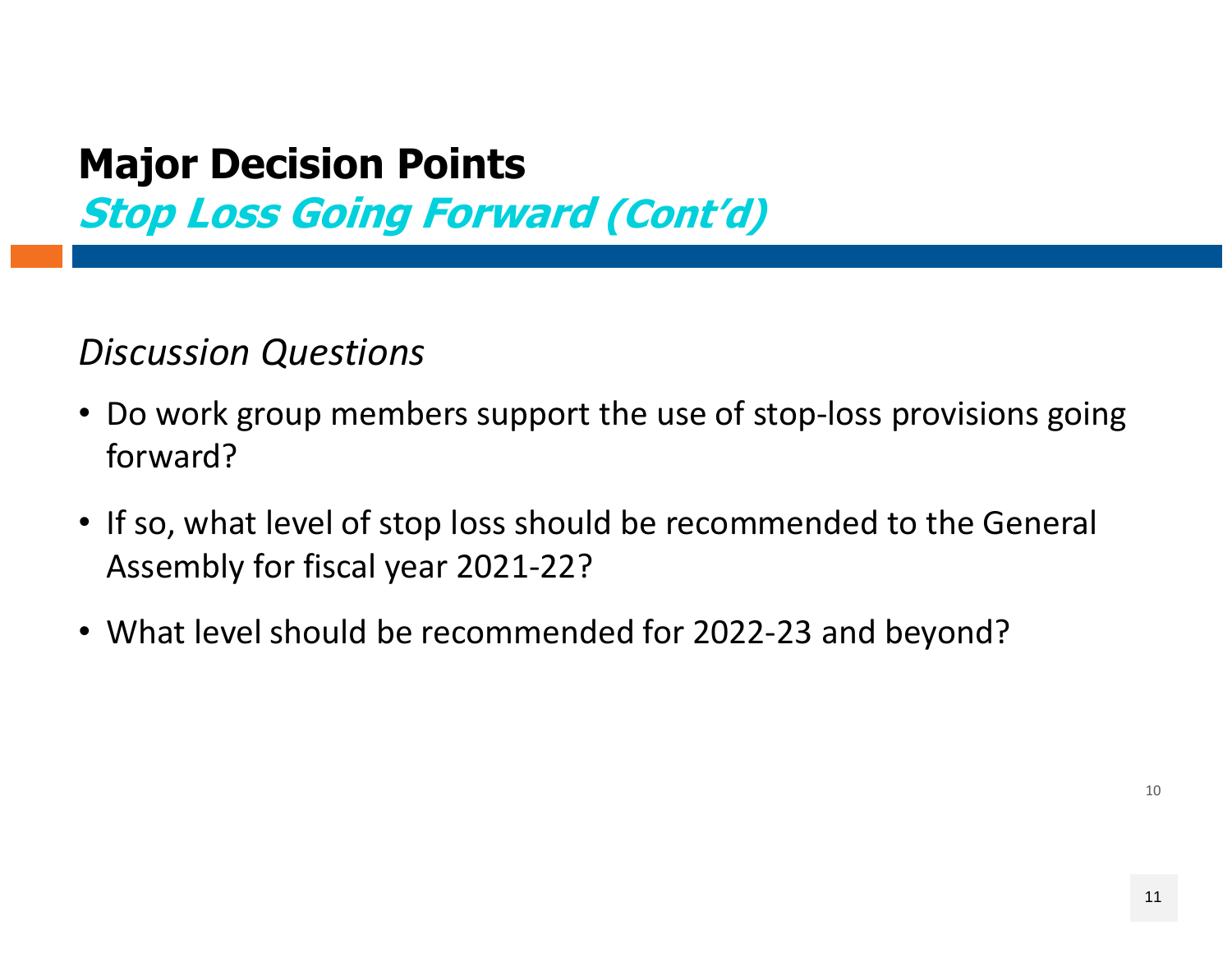**Modified Small School Adjustment**

#### *Background Information*

- At the October 7 meeting, a proposal was submitted on behalf of several university presidents asking the work group to consider modifying the small school adjustment for fiscal year 2021 ‐22
- Specifically, it was proposed that:

Beginning in 2021 ‐22, hold harmless amounts calculated in the current year (i.e., <sup>2020</sup>‐21) would be retained by institutions that had a hold harmless allocation in that year and treated in a manner similar to the small school adjustment (i.e., excluded from allocable resources in the model)

• In other words, the small school adjustments would be increased, and the fiscal cliffs would be reduced, at KSU, MoSU, and MuSU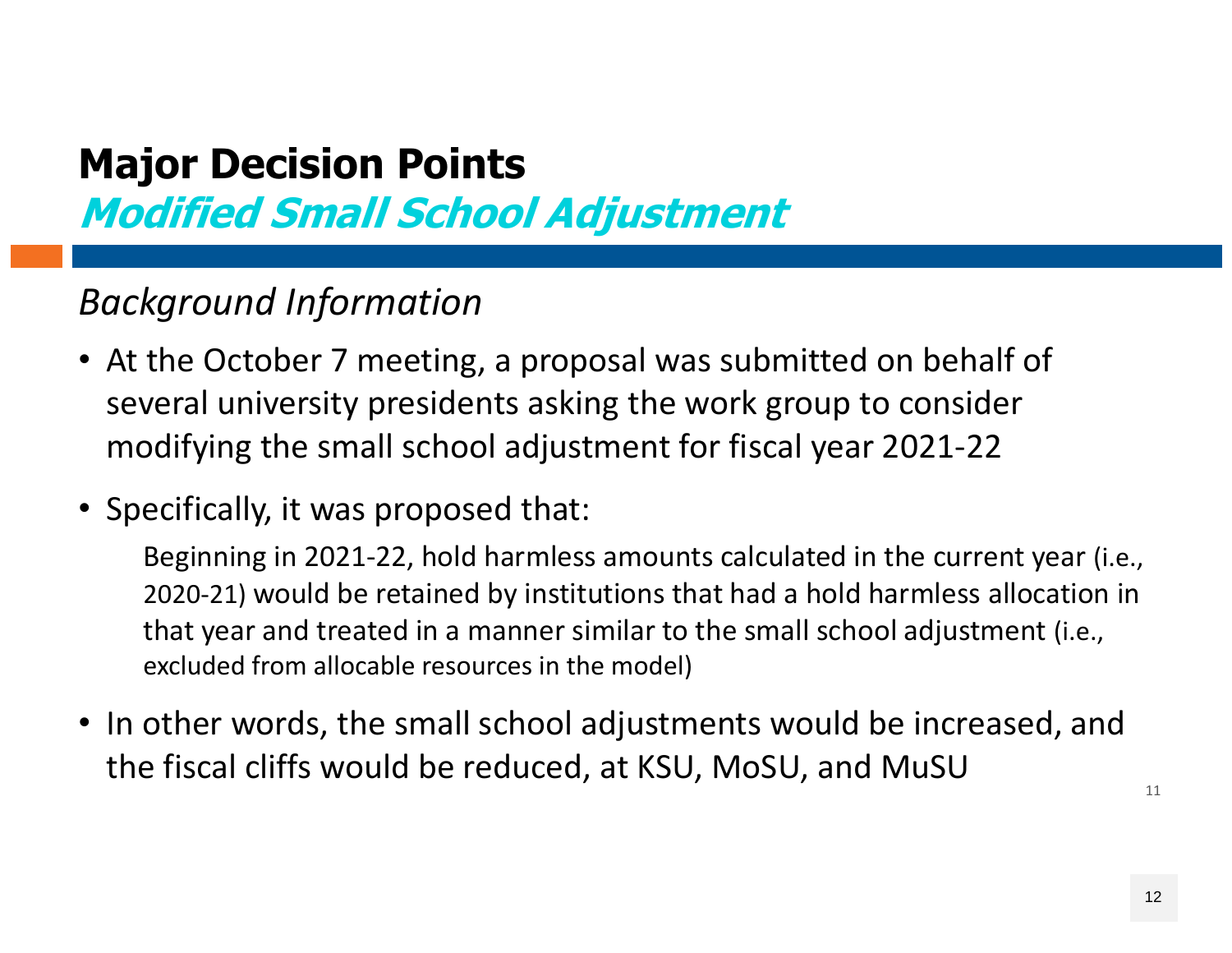**Modified Small School Adjustment (Cont'd)**

#### *Background Information (Cont'd)*

- At the September 2 meeting, KCTCS submitted a proposal to the work group recommending a change in the equity adjustment in their model for fiscal year 2021 ‐22 and beyond
- Specifically, it was proposed that KCTCS be allowed to:

Revise the equity adjustment to reflect a Community Need Index (based on local unemployment, labor force participation, and poverty rates) versus using an equal share allocation

• The rationale was to increase equity and provide colleges an equal opportunity to improve relative to their performance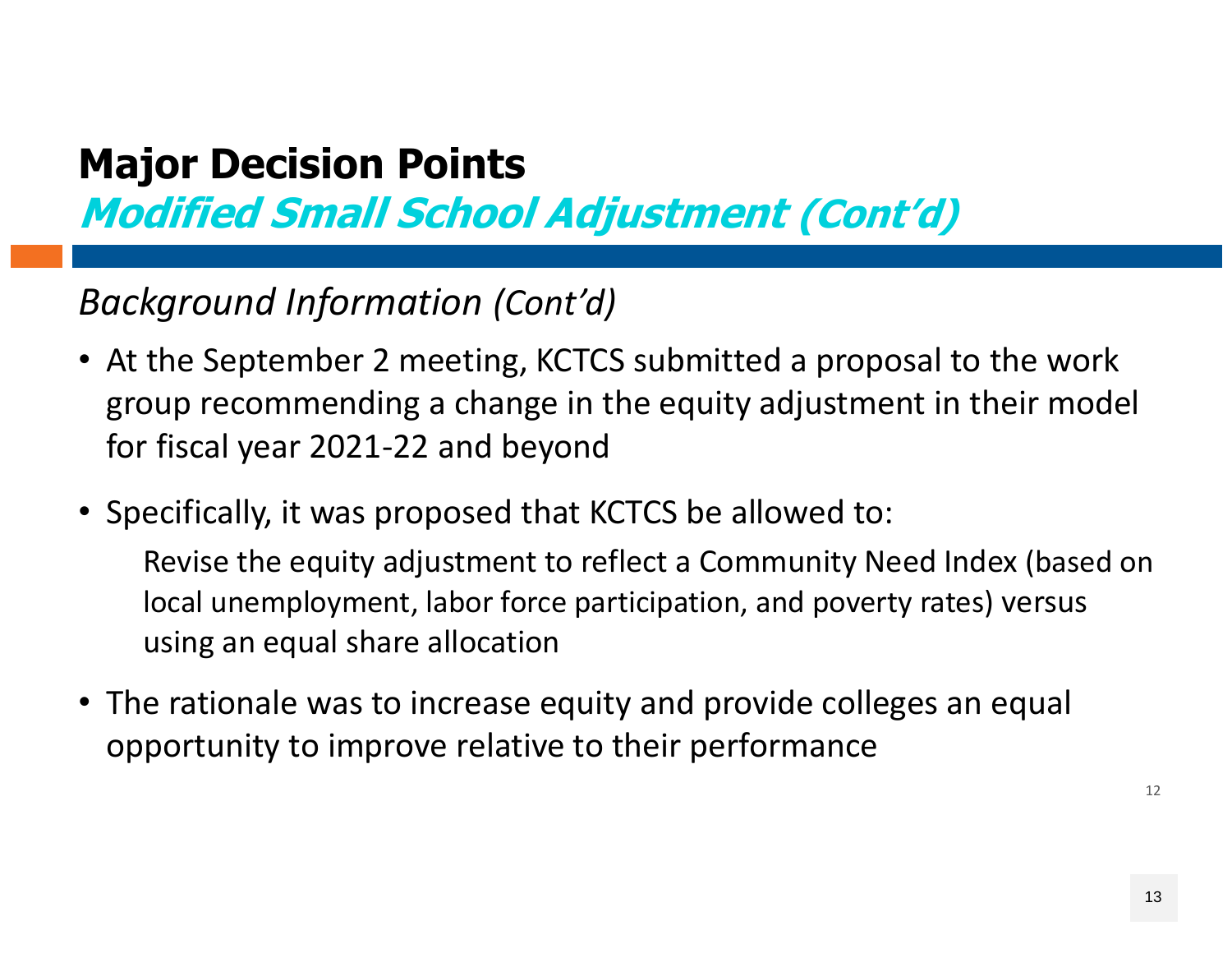**Modified Small School Adjustment (Cont'd)**

#### Impact of Adopting Modified Small School Adjustment Comparison of Performance Distributions and Hold Harmless Allocations

#### **→** Fiscal Year 2020-21

#### *Hypothetical <sup>1</sup>*

|                                  | <b>Actual 2020-21 Calculations</b> |                                     | <b>Modified Small School Adjustment</b> | $(C - A)$                           |                                           |
|----------------------------------|------------------------------------|-------------------------------------|-----------------------------------------|-------------------------------------|-------------------------------------------|
|                                  |                                    |                                     |                                         |                                     |                                           |
| Institution                      | Performance<br>Distribution        | <b>Hold Harmless</b><br>Allocations | Performance<br>Distribution             | <b>Hold Harmless</b><br>Allocations | <b>Distribution</b><br><b>Differences</b> |
| University of Kentucky           | \$6,621,600                        | \$0                                 | \$6,621,300                             | \$0                                 | (\$300)                                   |
| University of Louisville         | 2,938,900                          |                                     | 2,938,800                               |                                     | (100)                                     |
| Eastern Kentucky University      | 394,200                            |                                     | 394,300                                 |                                     | 100                                       |
| Kentucky State University        |                                    | (6,885,400)                         | 100                                     |                                     | 100                                       |
| <b>Morehead State University</b> |                                    | (2,826,900)                         |                                         |                                     |                                           |
| <b>Murray State University</b>   |                                    | (675, 800)                          |                                         |                                     |                                           |
| Northern Kentucky University     | 967,000                            |                                     | 967,200                                 | O                                   | 200                                       |
| Western Kentucky University      | 757,900                            |                                     | 757,900                                 |                                     |                                           |
| Total                            | \$11,679,600                       | (\$10,388,100)                      | \$11,679,600                            | \$0                                 | \$0                                       |

1 Several universities are proposing <sup>a</sup> change in the public university funding model that would add calculated hold harmless amounts in fiscal year 2020-21 to the respective small school adjustments at KSU, MoSU, and MuSU, which would eliminate the fiscal cliff at those institutions.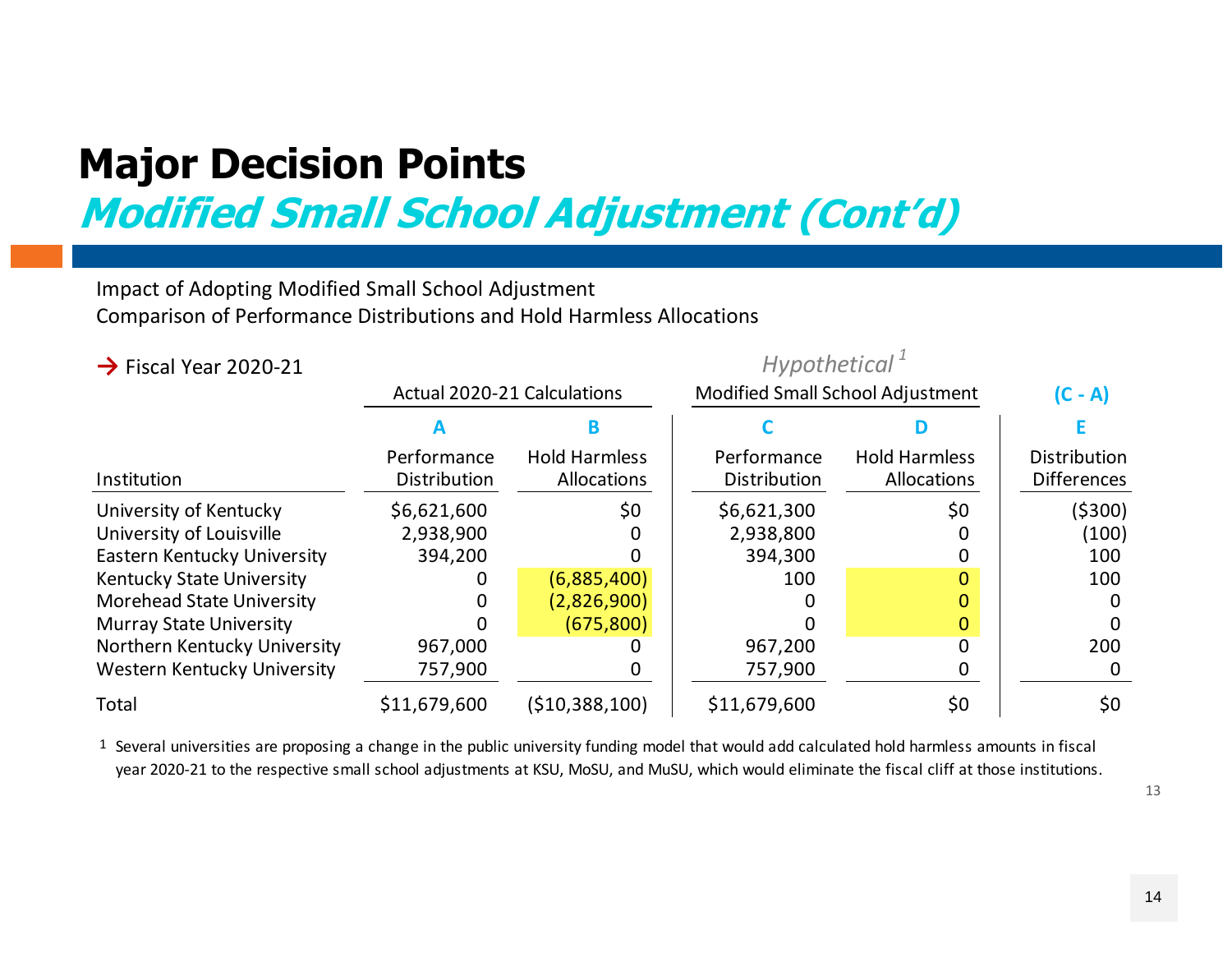**Modified Small School Adjustment (Cont'd)**

#### Impact of Adopting Modified Small School Adjustment Comparison of Performance Distributions and Hold Harmless Allocations

| $\rightarrow$ Fiscal Year 2021-22 | Hypothetical <sup>T</sup>            |                                            | Hypothetical <sup>2</sup>        |                                     |                                    |
|-----------------------------------|--------------------------------------|--------------------------------------------|----------------------------------|-------------------------------------|------------------------------------|
|                                   | <b>Current Model With No Changes</b> |                                            | Modified Small School Adjustment | $(C - A)$                           |                                    |
|                                   |                                      |                                            |                                  |                                     |                                    |
| Institution                       | Performance<br>Distribution          | <b>Hold Harmless</b><br><b>Allocations</b> | Performance<br>Distribution      | <b>Hold Harmless</b><br>Allocations | Distribution<br><b>Differences</b> |
| University of Kentucky            | \$4,296,900                          | \$0                                        | \$3,692,900                      | \$0                                 | (5604,000)                         |
| University of Louisville          | 2,934,000                            |                                            | 2,524,100                        | 0                                   | (409,900)                          |
| Eastern Kentucky University       | 1,419,900                            |                                            | 1,216,900                        | 0                                   | (203,000)                          |
| <b>Kentucky State University</b>  |                                      | (6,495,800)                                | 364,800                          | $\Omega$                            | 364,800                            |
| <b>Morehead State University</b>  |                                      | (2,028,700)                                | 698,600                          | 0                                   | 698,600                            |
| <b>Murray State University</b>    | 262,900                              |                                            | 811,100                          | 0                                   | 548,200                            |
| Northern Kentucky University      | 1,185,900                            | O                                          | 1,018,700                        | 0                                   | (167, 200)                         |
| Western Kentucky University       | 1,579,900                            |                                            | 1,352,400                        | 0                                   | (227, 500)                         |
| Total                             | \$11,679,500                         | ( \$8,524,500)                             | \$11,679,500                     | \$0                                 | \$0                                |

1 The current model with no changes, assuming flat funding, <sup>a</sup> 2.0% stop loss contribution, and no change in performance metric data.

2 The modified small school adjustment approach also assumes flat funding, <sup>a</sup> 2.0% stop loss contribution, and no change in performance metric data, but it adds calculated hold harmless amounts from fiscal year 2020‐21 to the small school adjustments at KSU, MoSU, and MuSU.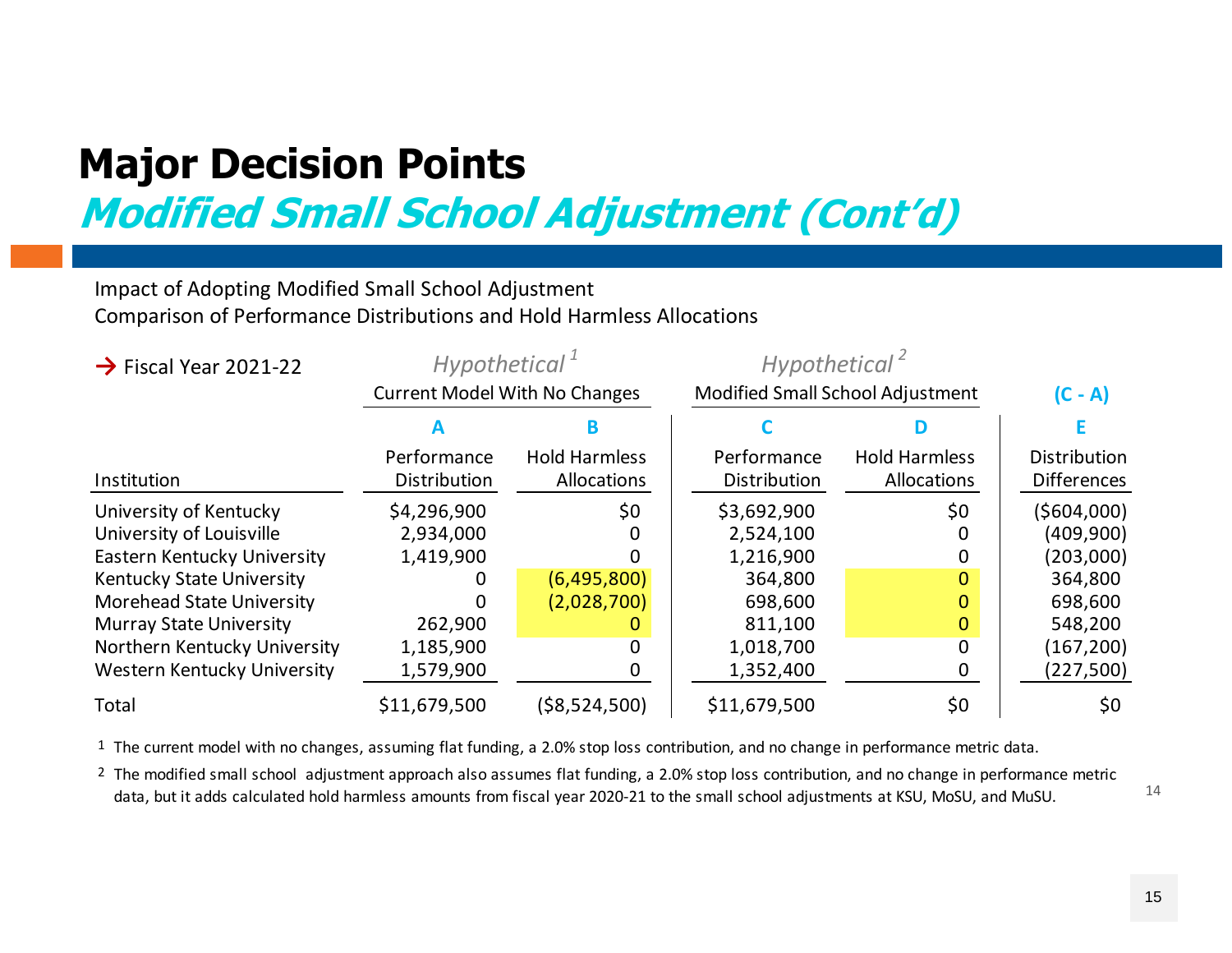**Modified Small School Adjustment (Cont'd)**

#### Impact of Adopting Modified Small School Adjustment Comparison of Stop‐Loss Contributions and Performance Distribution

| $\rightarrow$ Fiscal Year 2021-22 | <b>Hypothetical</b>        | (B - A)                   |                   |  |
|-----------------------------------|----------------------------|---------------------------|-------------------|--|
|                                   |                            | в                         |                   |  |
|                                   | 2.0% Stop Loss             | <b>Modified SSA</b>       |                   |  |
| Institution                       | Contributions <sup>1</sup> | Distribution <sup>2</sup> | <b>Difference</b> |  |
| University of Kentucky            | \$3,693,200                | \$3,692,900               | ( \$300)          |  |
| University of Louisville          | 2,524,200                  | 2,524,100                 | (100)             |  |
| Eastern Kentucky University       | 1,216,800                  | 1,216,900                 | 100               |  |
| Kentucky State University         | 364,700                    | 364,800                   | 100               |  |
| <b>Morehead State University</b>  | 698,600                    | 698,600                   | 0                 |  |
| <b>Murray State University</b>    | 811,100                    | 811,100                   | 0                 |  |
| Northern Kentucky University      | 1,018,500                  | 1,018,700                 | 200               |  |
| Western Kentucky University       | 1,352,400                  | 1,352,400                 | 0                 |  |
| Total                             | \$11,679,500               | \$11,679,500              | \$0               |  |

Under the assumption that performance data does not change, every university would have opportunity to earn back its stop loss contribution in fiscal 2021‐22

1 Hypothetical 2.0% stop‐loss contributions that assume performance funds distributed in 2020‐21 become recurring to the base of institutions that earned those funds, flat funding in 2021‐22, and no change in debt service or mandated program funding.

2 Assumes adoption of <sup>a</sup> modified small school adjustment approach, flat funding in 2021‐22, <sup>a</sup> 2.0% stop loss, and no change in performance metric data.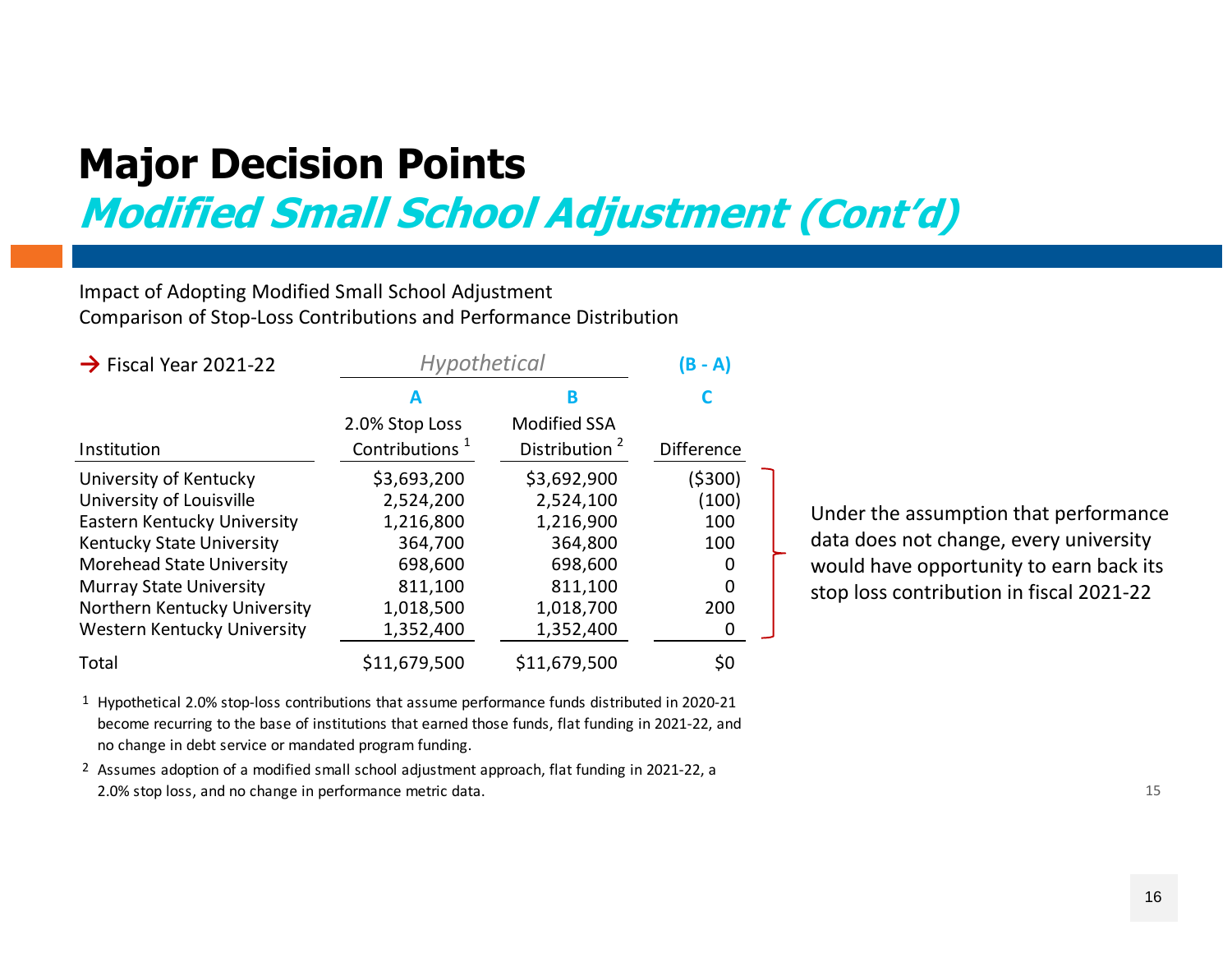**Modified Small School Adjustment (Cont'd)**

#### *Discussion Questions*

- Does the working group support increasing the small school adjustment and reducing fiscal cliffs at KSU, MoSU, and MuSU?
- Do work group members support the idea of allowing KCTCS to modify its equity adjustment based on <sup>a</sup> Community Need Index to address fiscal cliffs at six colleges?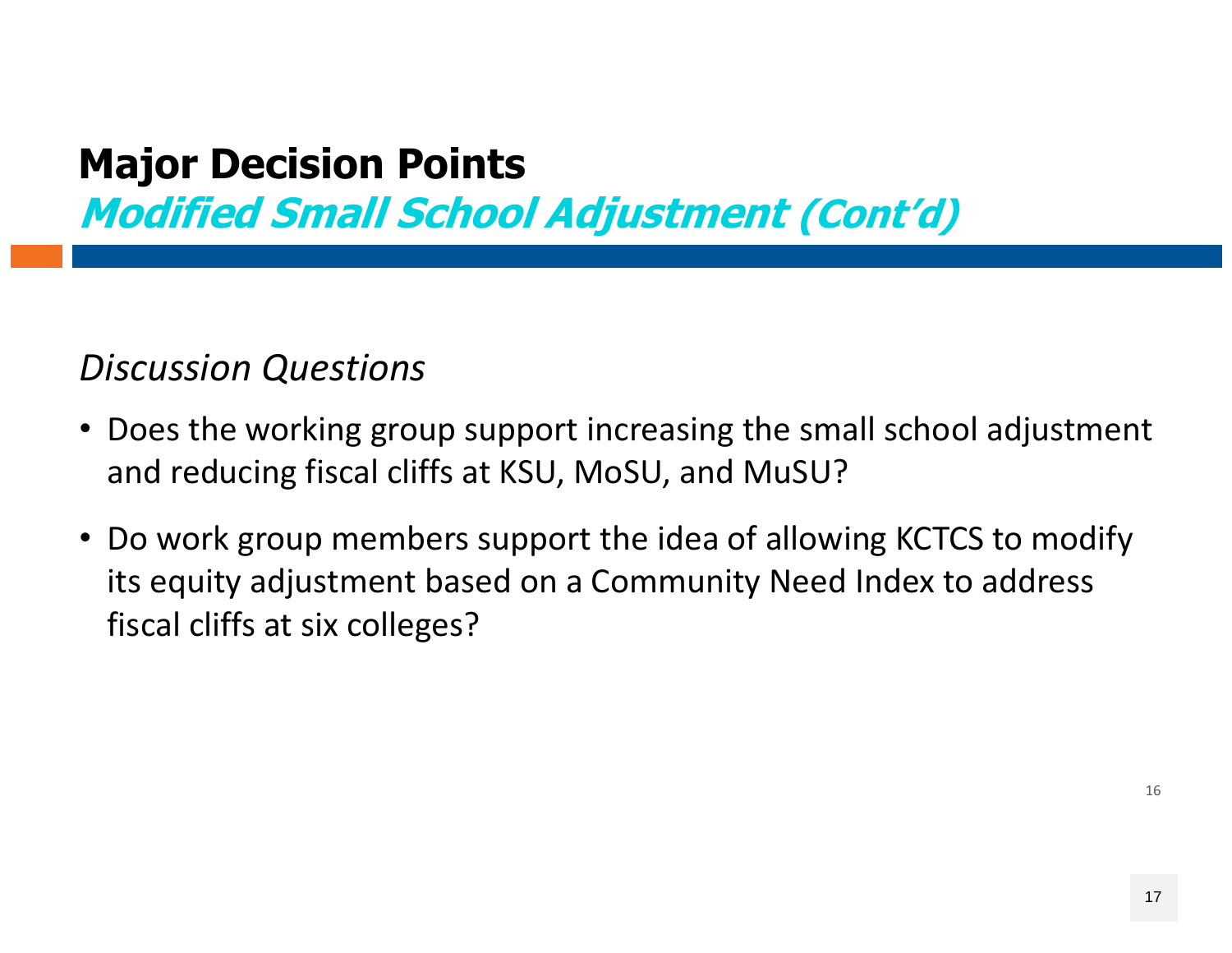**Percent of Formula Share Approach**

#### *Background Information*

- MuSU has proposed using a "percent of formula share" approach for distributing performance funds in years when the state does not provide new funding (MuSU, Campus Summary Statements)
- Under this approach, performance funds would be distributed using formula totals generated by the model, but the level of redistribution among institutions would be limited
- The approach would reduce the current four-step distribution calculation to one step and could be applied in years when state funds don't equal or exceed total campus stop loss contributions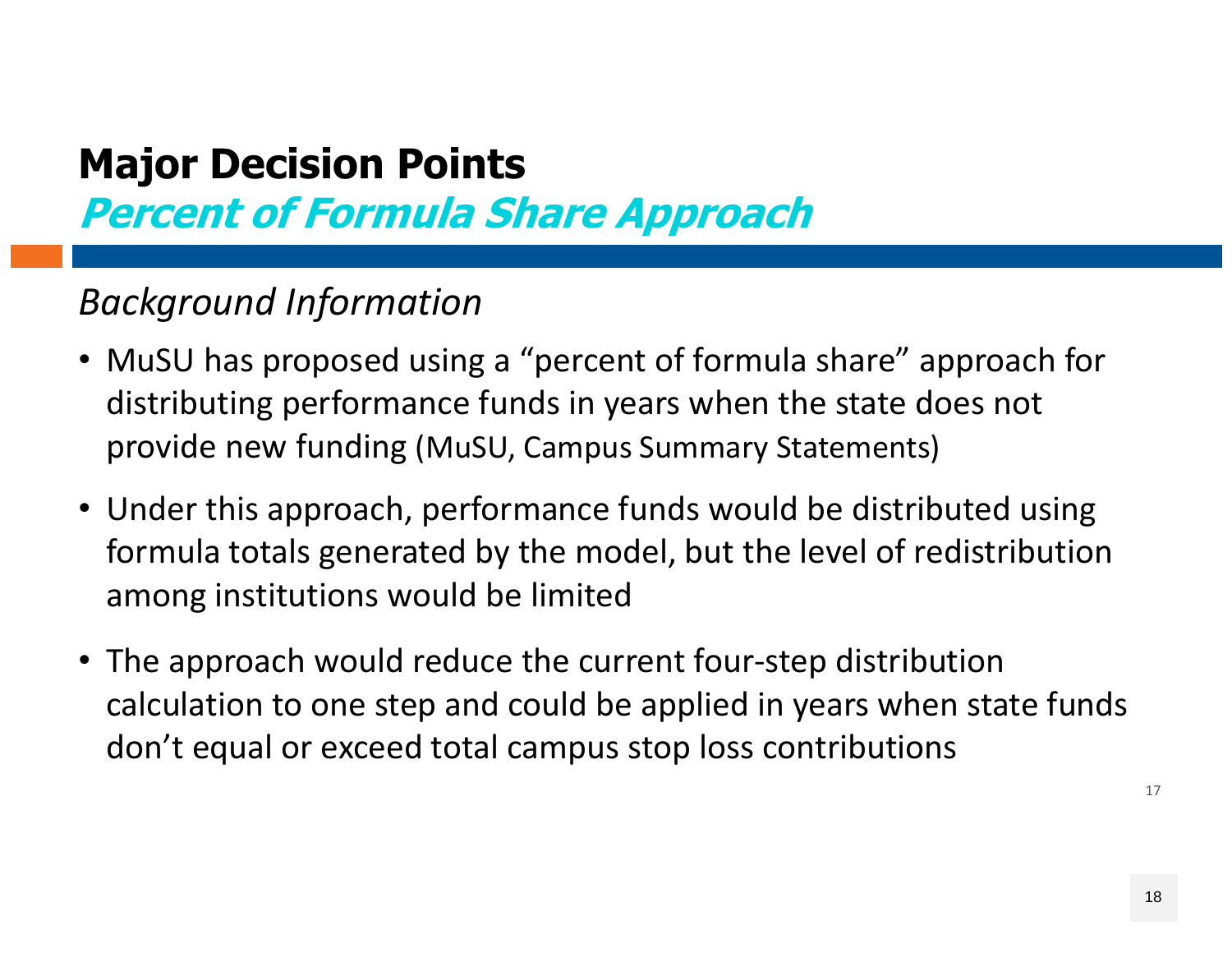**Percent of Formula Share Approach (Cont'd)**

Comparison of Actual and Hypothetical Performance Distributions Funding Model Applied Using Percent of Formula Share Approach Fiscal Year 2020‐21

|                                  |                       |                       | Percent Share of Formula Approach |                      |                   |
|----------------------------------|-----------------------|-----------------------|-----------------------------------|----------------------|-------------------|
|                                  | <b>Actual 2020-21</b> |                       |                                   | <b>Hypothetical</b>  |                   |
|                                  | Performance           | <b>Fiscal 2020-21</b> | Percent                           | <b>Formula Share</b> |                   |
| Institution                      | <b>Distribution</b>   | Formula Totals        | of Total                          | <b>Distribution</b>  | <b>Difference</b> |
| University of Kentucky           | \$6,621,600           | \$167,244,400         | 32.4%                             | \$3,784,000          | (52,837,600)      |
| University of Louisville         | 2,938,900             | 113,536,100           | 22.0%                             | 2,568,900            | (370,000)         |
| Eastern Kentucky University      | 394,200               | 56,250,400            | 10.9%                             | 1,272,700            | 878,500           |
| Kentucky State University        | 0                     | 6,881,700             | 1.3%                              | 155,700              | 155,700           |
| <b>Morehead State University</b> | $\mathbf{0}$          | 27,584,400            | 5.3%                              | 624,100              | 624,100           |
| <b>Murray State University</b>   | 0                     | 35,338,400            | 6.8%                              | 799,600              | 799,600           |
| Northern Kentucky University     | 967,000               | 46,356,500            | 9.0%                              | 1,048,900            | 81,900            |
| Western Kentucky University      | 757,900               | 63,010,200            | 12.2%                             | 1,425,700            | 667,800           |
| Total                            | \$11,679,600          | \$516,202,100         | 100.0%                            | \$11,679,600         | \$0               |

Public University 2020‐<sup>21</sup> Performance Fund Allocation: \$11,679,600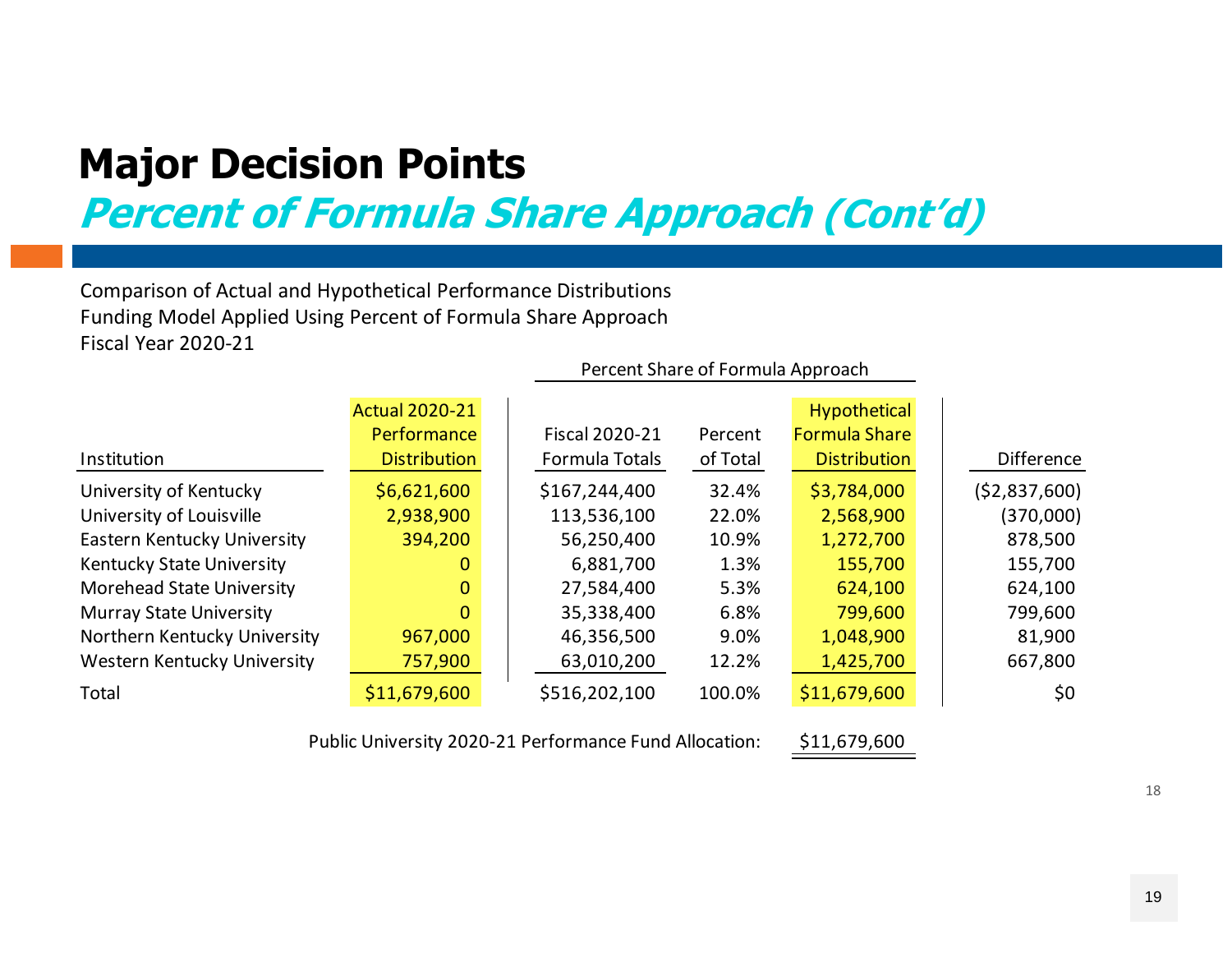**Percent of Formula Share Approach (Cont'd)**

Comparison of Stop Loss Contributions and Performance Distributions Funding Model Applied Using Percent of Formula Share Approach Fiscal Year 2020‐21

|                                  | <b>Actual 2020-21</b> | <b>Actual 2020-21</b> |                   | <b>Actual 2020-21</b> | Hypothetical         |            |
|----------------------------------|-----------------------|-----------------------|-------------------|-----------------------|----------------------|------------|
|                                  | 2.0% Stop Loss        | <b>Performance</b>    |                   | 2.0% Stop Loss        | <b>Formula Share</b> |            |
| Institution                      | Contributions         | <b>Distribution</b>   | <b>Difference</b> | Contributions         | <b>Distribution</b>  | Difference |
| University of Kentucky           | \$3,633,500           | \$6,621,600           | \$2,988,100       | \$3,633,500           | \$3,784,000          | \$150,500  |
| University of Louisville         | 2,515,800             | 2,938,900             | 423,100           | 2,515,800             | 2,568,900            | 53,100     |
| Eastern Kentucky University      | 1,233,600             | 394,200               | (839, 400)        | 1,233,600             | 1,272,700            | 39,100     |
| Kentucky State University        | 372,200               | 0                     | (372, 200)        | 372,200               | 155,700              | (216,500)  |
| <b>Morehead State University</b> | 712,900               | 0                     | (712,900)         | 712,900               | 624,100              | (88, 800)  |
| <b>Murray State University</b>   | 827,600               | 0                     | (827, 600)        | 827,600               | 799,600              | (28,000)   |
| Northern Kentucky University     | 1,019,500             | 967,000               | (52, 500)         | 1,019,500             | 1,048,900            | 29,400     |
| Western Kentucky University      | 1,364,500             | 757,900               | (606,600)         | 1,364,500             | 1,425,700            | 61,200     |
| Total                            | \$11,679,600          | \$11,679,600          | \$0               | \$11,679,600          | \$11,679,600         | \$0        |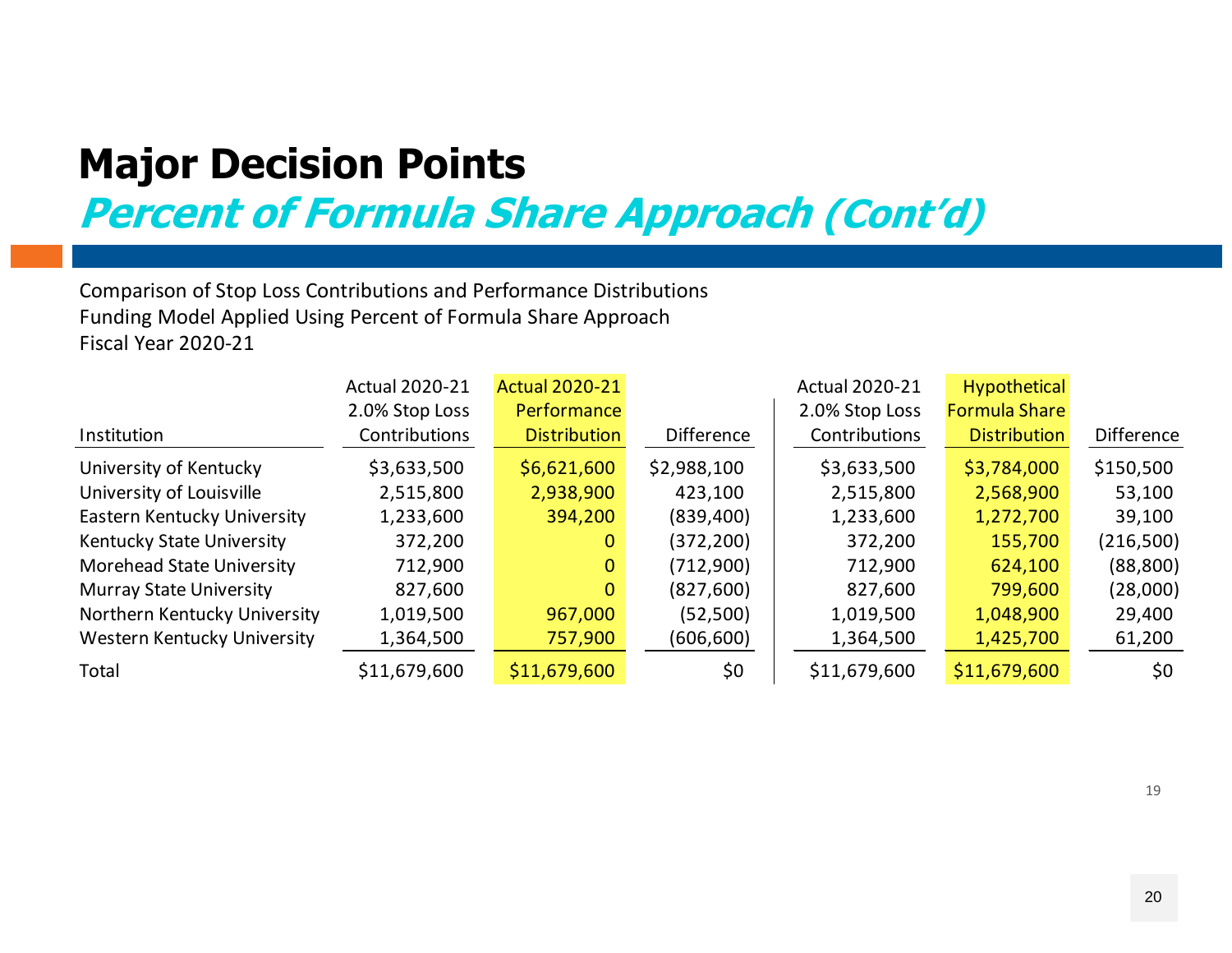**Percent of Formula Share Approach (Cont'd)**

#### *Discussion Question*

• Do work group members support the idea of using <sup>a</sup> percent of formula share approach in years when new state funding does not equal or exceed campus stop‐loss contributions?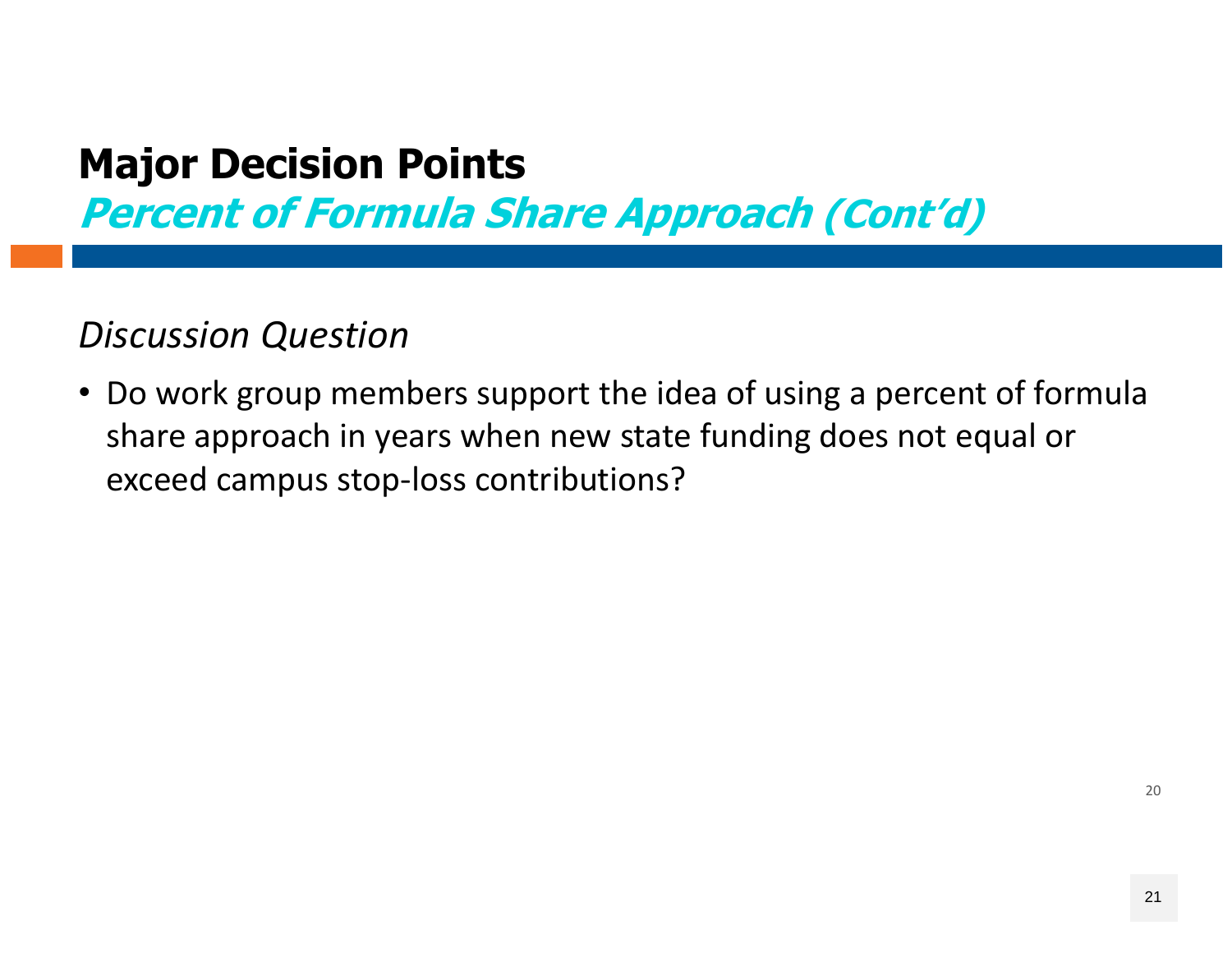**Nonresident Student Weighting**

#### *Background Information*

- Three years ago, the nonresident student weighting in the credit hour metric was a major area of negotiation and compromise
- Several institutions argued for equal weight between resident and nonresident students and others argued that nonresident students should receive zero weight
- Ultimately, the group reached consensus at <sup>a</sup> 50% weighting
- 21• In recent Campus Summary Statements submitted to the Council, three universities asked the work group to revisit the nonresident student weighting (MuSU, NKU, WKU)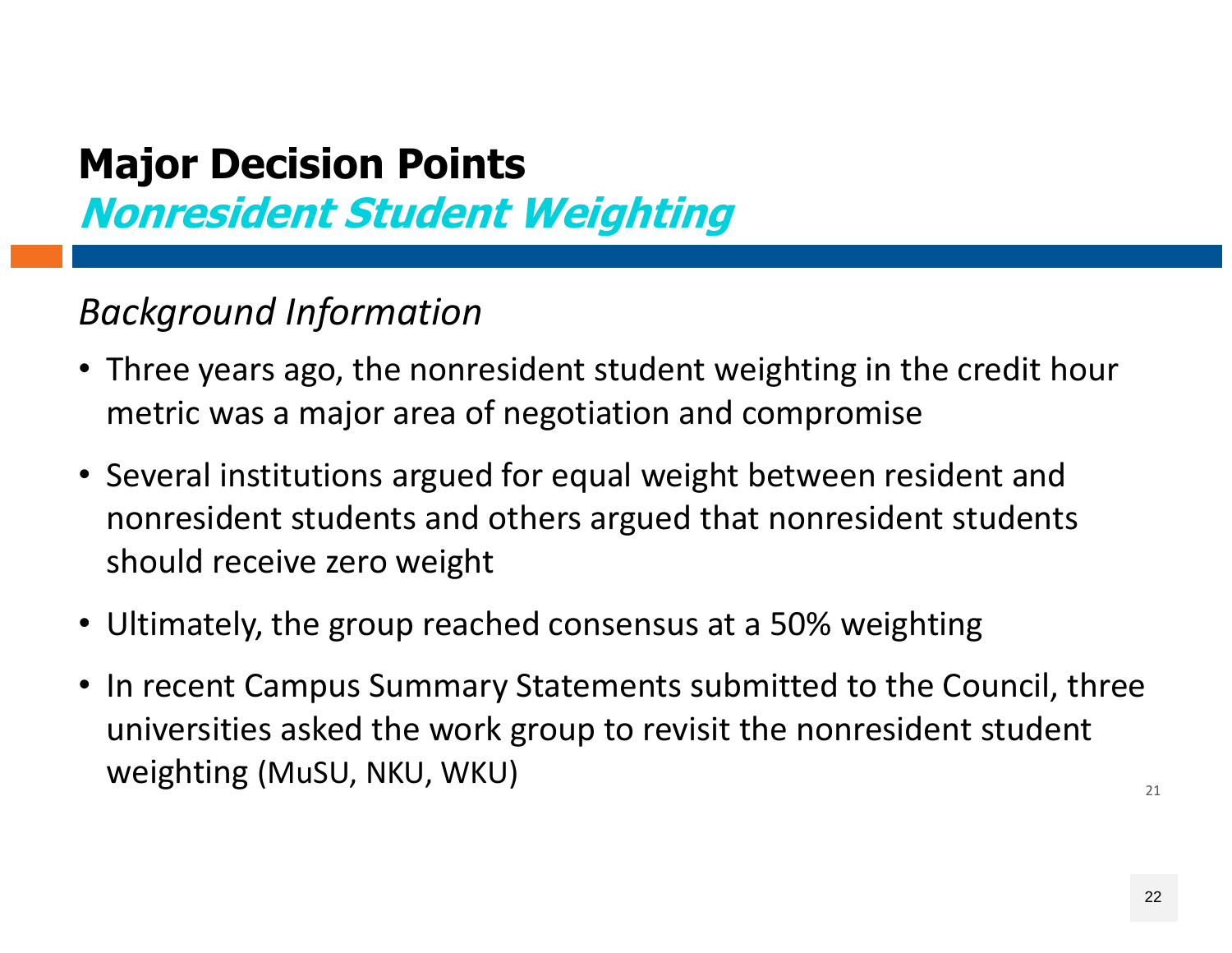**Nonresident Student Weighting (Cont'd)**

### *Background Information (Cont'd)*

• MuSU has proposed that the working group consider eliminating the nonresident student differential (i.e., adopt equal weighting)

#### *Campus Feedback:*

- The 50% weighting for nonresident student earned credit hours limits the benefit of enrolling nonresident students
- The current weighting runs counter to the Council's new nonresident student tuition policy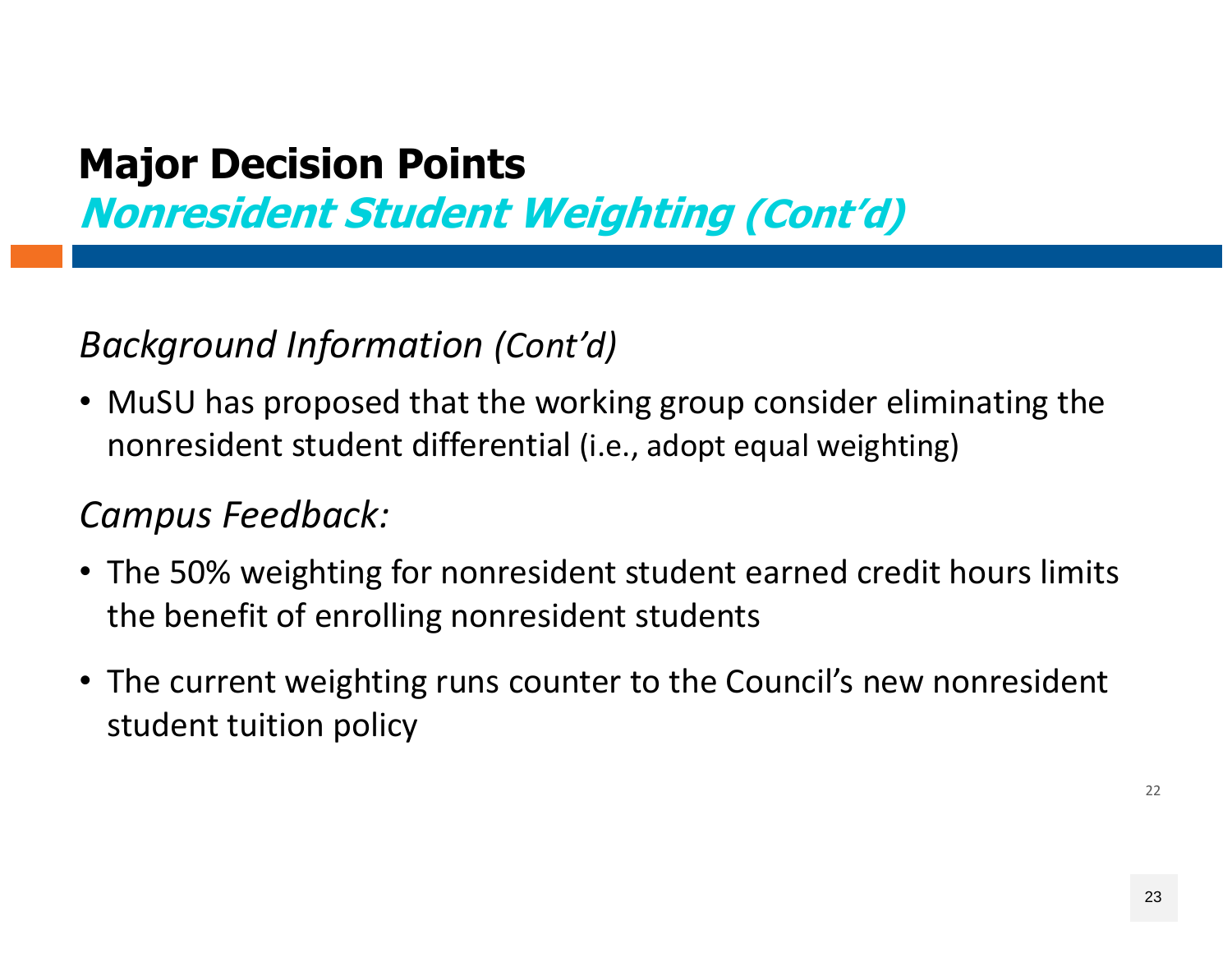**Nonresident Student Weighting (Cont'd)**

Comparison of Hypothetical and Actual Performance Distributions Using Different Weights for Nonresident Student Credit Hours Earned Fiscal Year 2020‐21

| Nonresident Credit Hour Weights: | @ 0.00                       | @.25                         | @.50                                         | @.75                         | @1.00                        |
|----------------------------------|------------------------------|------------------------------|----------------------------------------------|------------------------------|------------------------------|
| Institution                      | Hypothetical<br>Distribution | Hypothetical<br>Distribution | <b>Actual 2020-21</b><br><b>Distribution</b> | Hypothetical<br>Distribution | Hypothetical<br>Distribution |
| University of Kentucky           | \$3,799,200                  | \$5,330,900                  | \$6,621,600                                  | \$7,586,800                  | \$8,141,900                  |
| University of Louisville         | 3,411,500                    | 3,155,000                    | 2,938,900                                    | 2,661,800                    | 2,284,000                    |
| Eastern Kentucky University      | 2,218,600                    | 1,228,500                    | 394,200                                      |                              |                              |
| Kentucky State University        |                              |                              | 0                                            |                              | $\Omega$                     |
| <b>Morehead State University</b> |                              |                              | 0                                            |                              | $\Omega$                     |
| <b>Murray State University</b>   |                              |                              | 0                                            |                              | $\Omega$                     |
| Northern Kentucky University     | 390,800                      | 703,500                      | 967,000                                      | 1,154,300                    | 1,253,700                    |
| Western Kentucky University      | 1,859,500                    | 1,261,700                    | 757,900                                      | 276,700                      |                              |
| Total                            | \$11,679,600                 | \$11,679,600                 | \$11,679,600                                 | \$11,679,600                 | \$11,679,600                 |

Note: Four universities (UK, KSU, MuSU, and NKU) benefit from using <u>higher</u> weightings for credit hours earned by nonresident students, while the remaining universities (UofL, EKU, MoSU, and WKU) benefit from using lower weightings.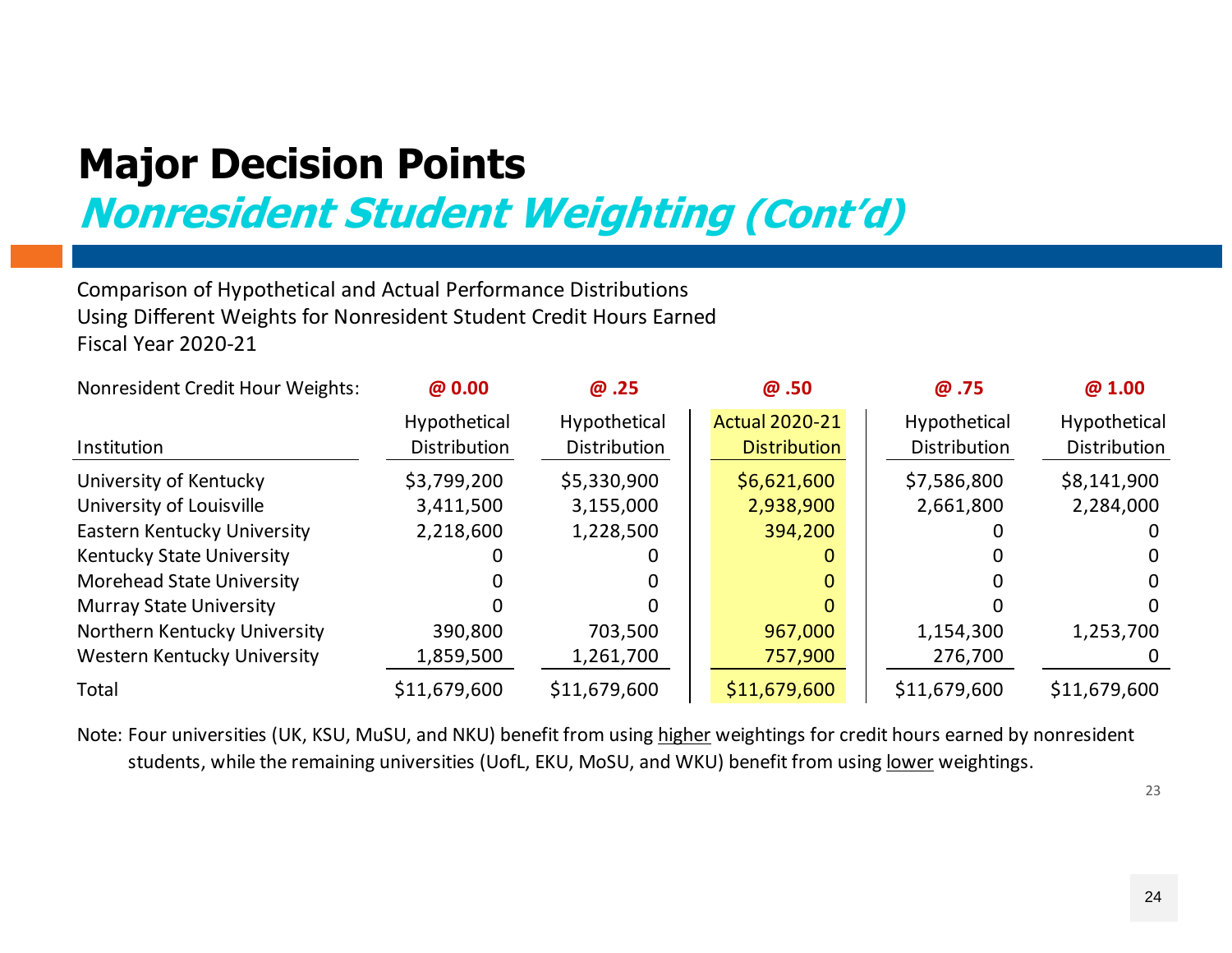**Nonresident Student Weighting (Cont'd)**

#### *Discussion Questions*

- Do any work group members support increasing the weighting for nonresident students in the earned credit hour metric?
- If so, by how much?
- Do any work group members support decreasing the weighting for nonresident students?
- If so, by how much?
- How many members support keeping the weighting the same?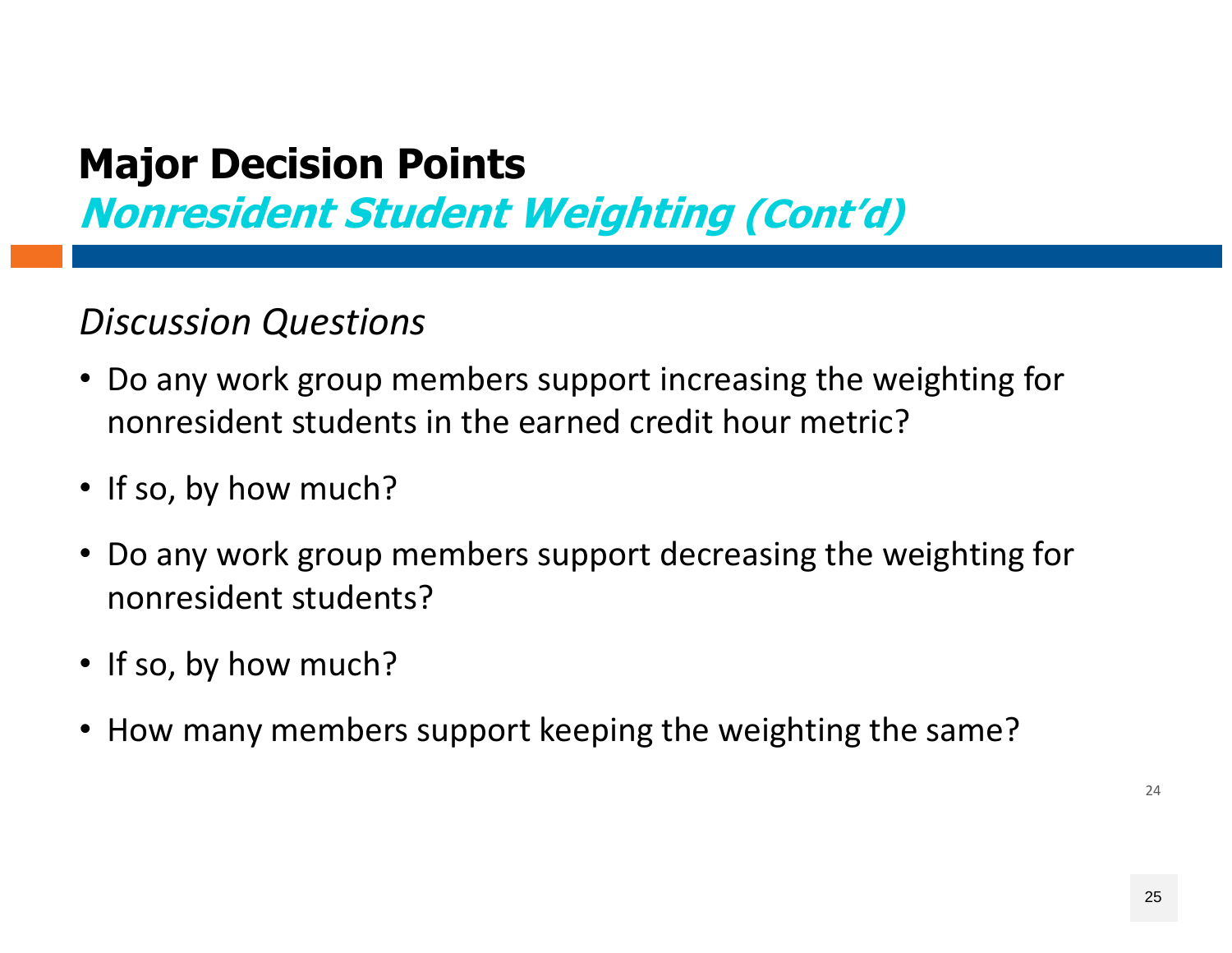**Premiums for Underserved Populations**

#### *Background Information*

- The funding models currently provide premiums for degrees and credentials earned in STEM+H fields and awarded to low income, URM, and underprepared students (KCTCS only)
- Over the past five years, institutions have recorded increases in STEM+H, URM, and underprepared degrees and credentials, but awards to low income students have lagged behind

#### *Campus Feedback*

• Two institutions propose that the work group consider increasing metric weights for low income and URM degrees (UofL, NKU)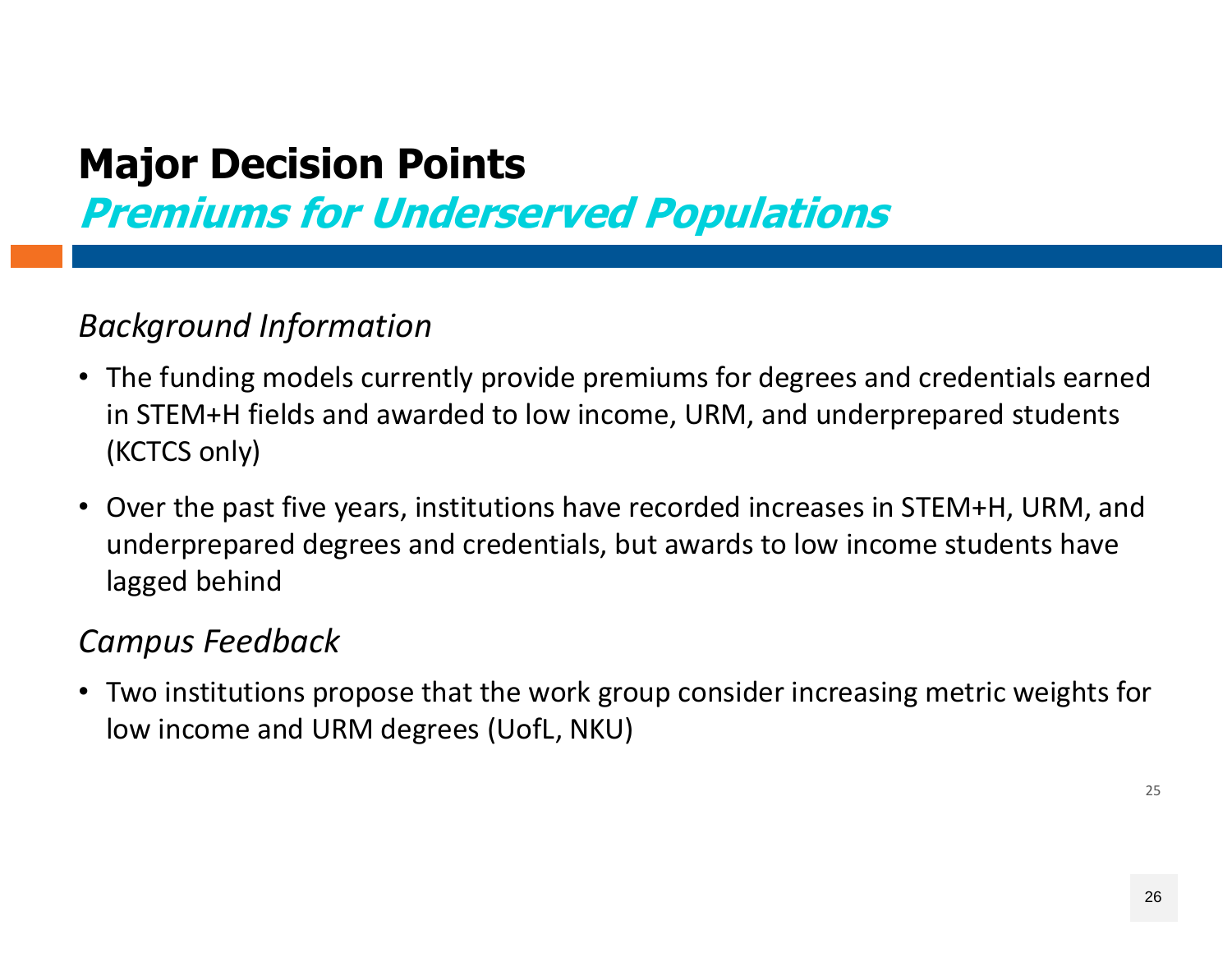**Premiums for Underserved Populations (Cont'd)**

0.5%33.6%31.3%11.2%‐10% 0% 10% 20% 30% 40% 50%Low Income Bachelor's URM Bachelor's Degrees STEM+H Bachelor's Degrees Total Bachelor's Degrees Percent Change in Bachelor's Degrees Produced by Type Between Academic Years 2013‐14 and 2018‐19 Source: Council on Postsecondary Education, Data and Advanced Analytics Unit, Performance Funding Database.

- STEM+H and URM bachelor's degrees grew at rates that were about three times that of total bachelor's degrees
- • Despite <sup>a</sup> premium in the model, bachelor's degrees awarded to low income students rose by less than 1%
- High‐Wage High‐Demand, URM, and Targeted Industry credentials grew at rates well above total credentials
- Despite <sup>a</sup> premium in the model, credentials awarded to low‐income students grew less than other credentials

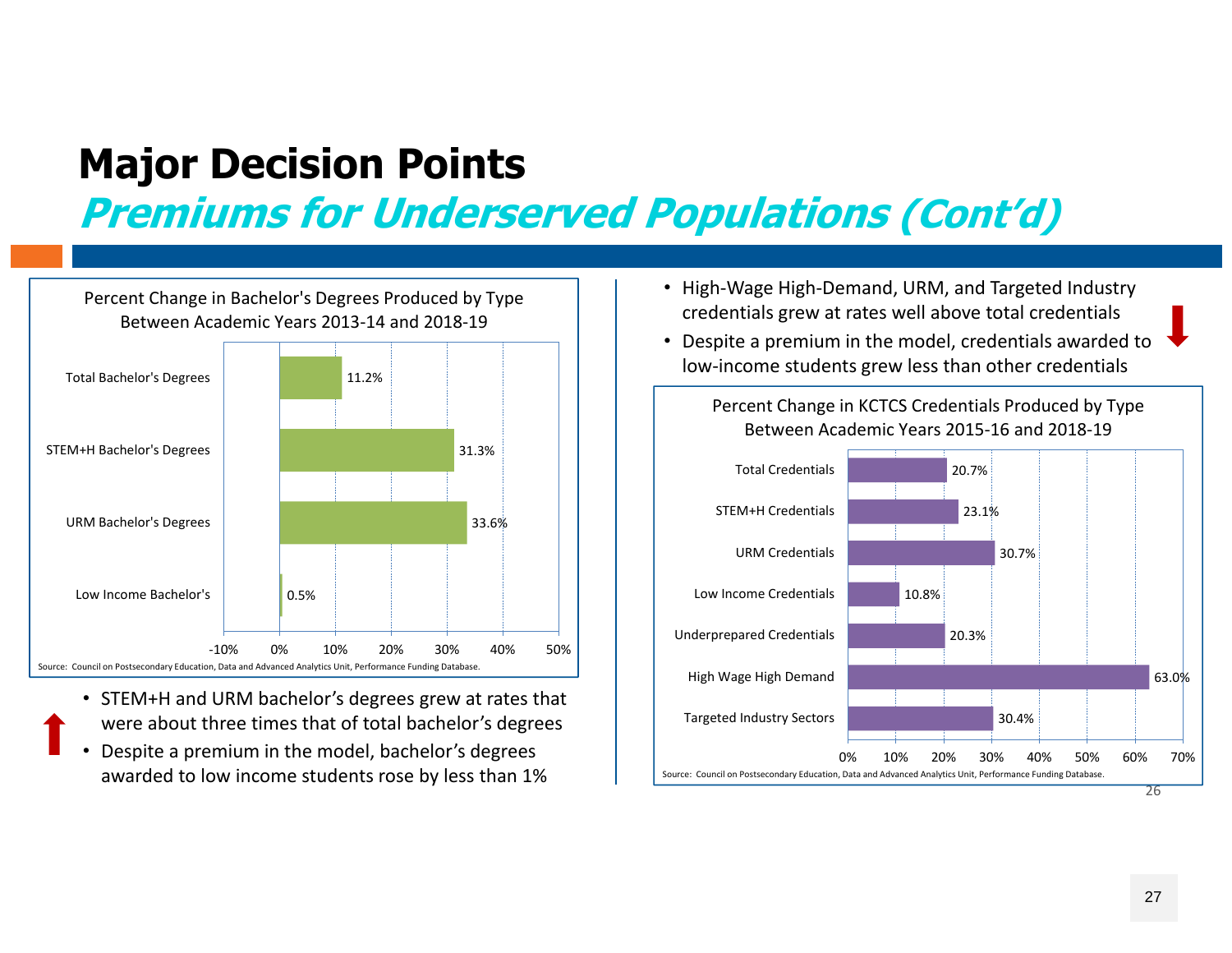**Premiums for Underserved Populations (Cont'd)**

#### Performance Fundin g Model for the Public Universities Premiums for Low Income and Minority Student De gree Production Fiscal Year 2020-21

| <b>Component Category</b>                                                               | <b>Allocation</b><br>Percent | Size of Pool | Weighted<br><b>Degrees</b> | <b>State Funding</b><br>per Degree | <b>Funding</b><br><b>Multiple</b> |
|-----------------------------------------------------------------------------------------|------------------------------|--------------|----------------------------|------------------------------------|-----------------------------------|
| <b>Bachelor's Degrees</b><br>$\rightarrow$                                              | $9.0\%$                      | \$46,574,400 | 24,320                     | \$1,915                            | 1.0                               |
| <b>Bachelor's Degrees</b><br>$\rightarrow$ Low Income Bachelor's<br>Low Income Total    | 3.0%                         | \$15,524,800 | 11,619                     | \$1,915<br>1,336<br>\$3,251        | 0.7                               |
| <b>Bachelor's Degrees</b><br>$\rightarrow$ Minority Bachelor's<br><b>Minority Total</b> | 3.0%                         | \$15,524,800 | 2,751                      | \$1,915<br>5,643<br>\$7,558        | 2.9                               |

Total Allocable Resources: \$517,493,200

Note: The premium for a STEM+H bachelor's degree is \$3,199 or 1.7 times a bachelor's degree.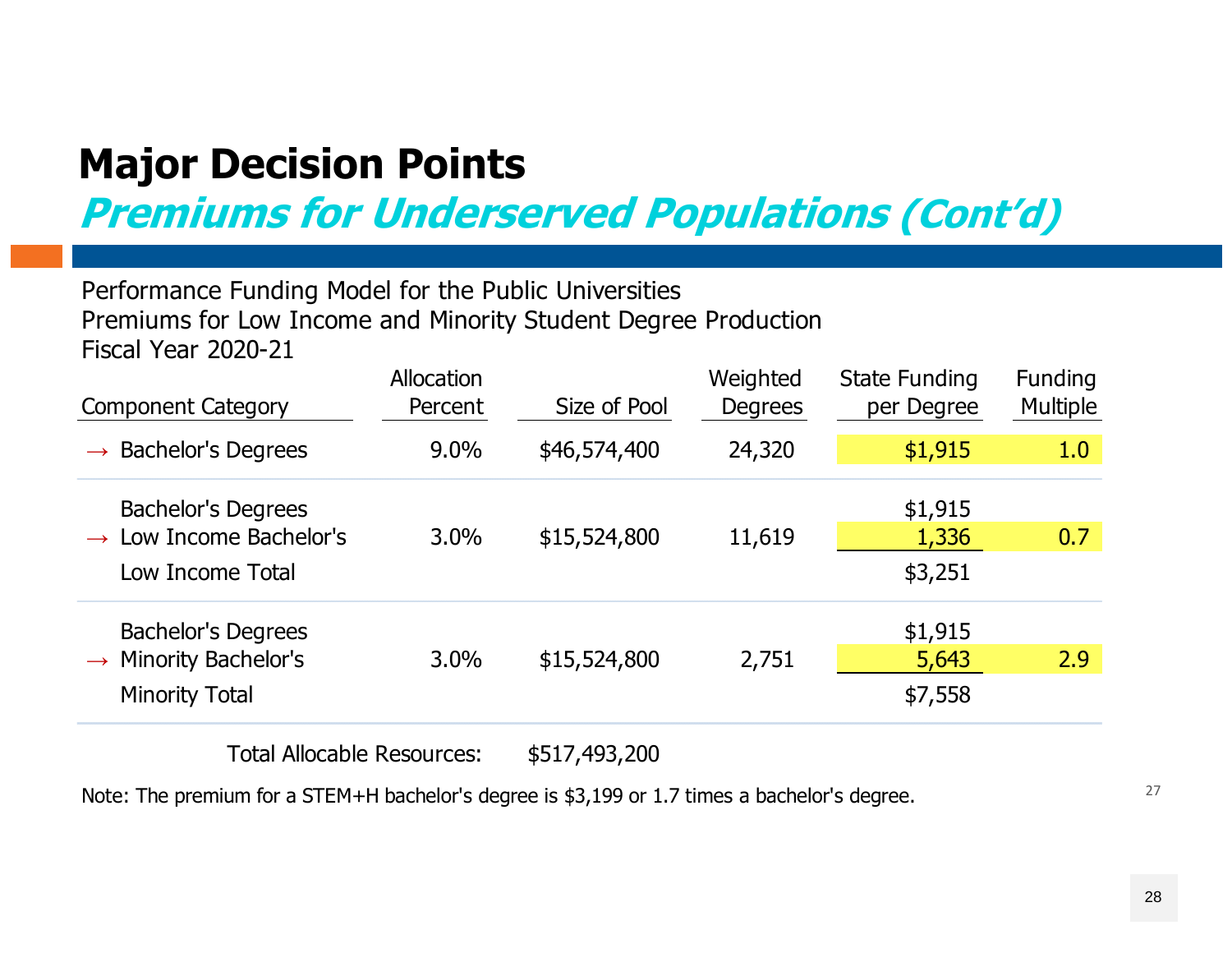**Premiums for Underserved Populations (Cont'd)**

#### *Discussion Questions*

- Do work group members support increasing the weighting for bachelor's degrees awarded to URM students?
- If so, which metric should have its weight reduced to accommodate that increase?
- Should the weighting for bachelor's degrees awarded to low income students be increased?
- If so, which metric should have its weight reduced to accommodate that increase?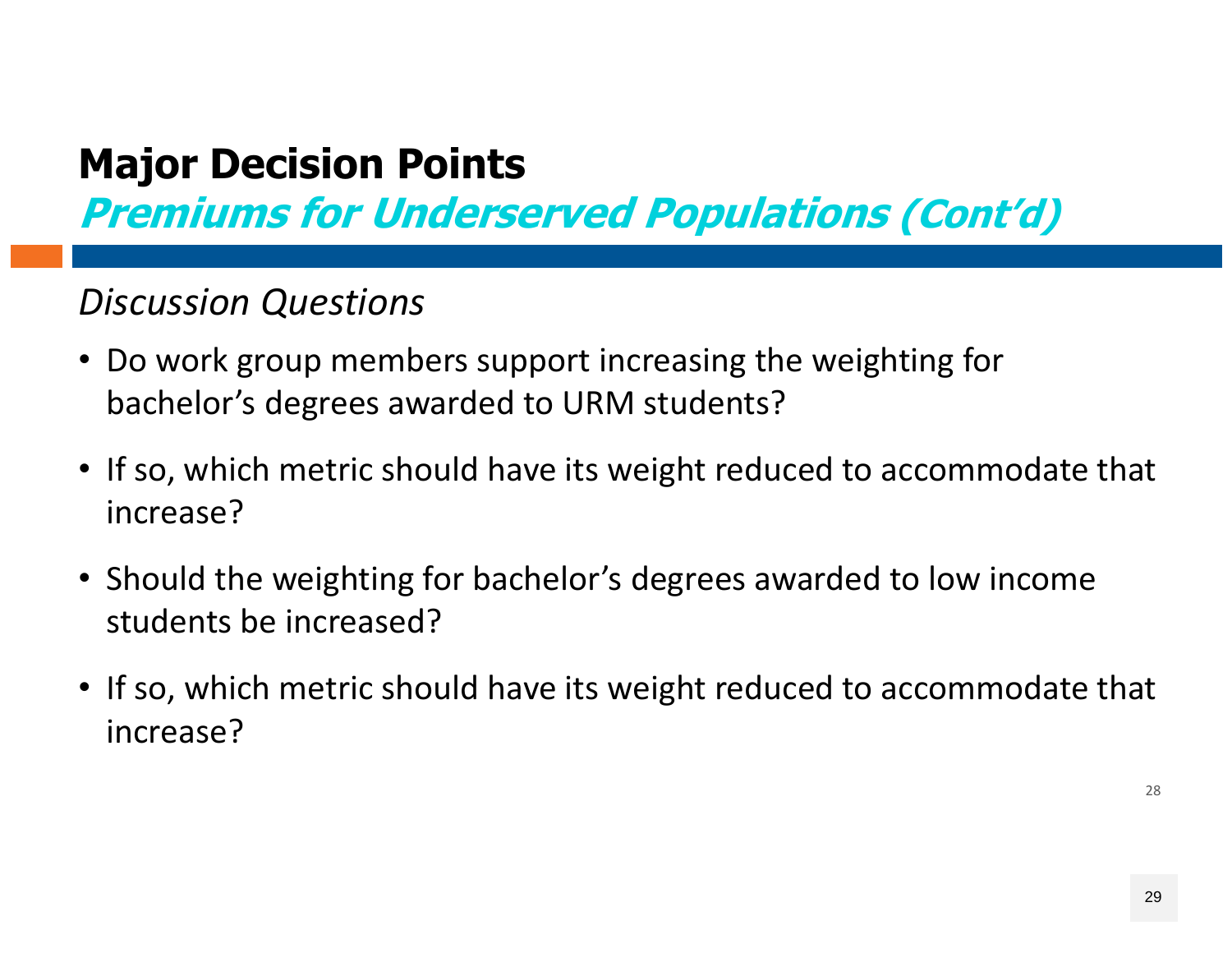## **Major Decision Points Weighting Between Sectors**

#### *Background Information*

- HB 303 directed CPE to convene a working group to develop a comprehensive model for distributing state General Fund that incorporates elements of enrollment, mission, and performance
- To account for differences in mission and instructional costs, the university model applies different weights between research and comprehensive sectors
- The assignment of differential weights by sector was one of many areas of negotiation and compromise in the model's development
- High-cost graduate degrees and research <u>not</u> rewarded in model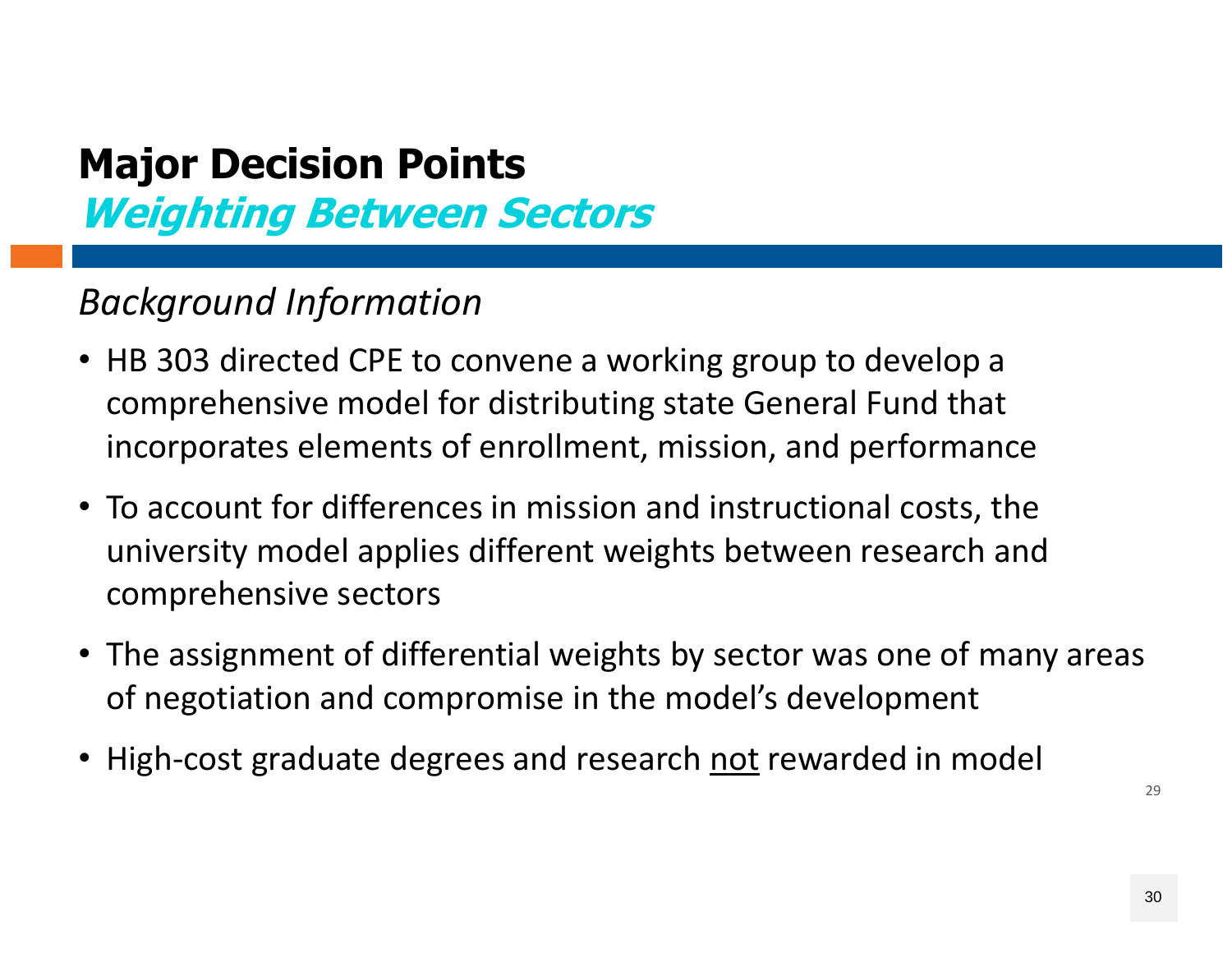### **Major Decision Points Weighting Between Sectors (Cont'd)**

#### *Background Information (Cont'd)*

• The weights were calibrated to achieve equilibrium between sectors for each metric in the first year of implementation

#### *Campus Feedback*

- Perception that comprehensive and smaller institutions are disadvantaged by research sector weights
- Institutions have proposed eliminating differential weights for FTE students (EKU) and for low income and URM degrees (MuSU)
- MuSU asked CPE to share how sector weights were calculated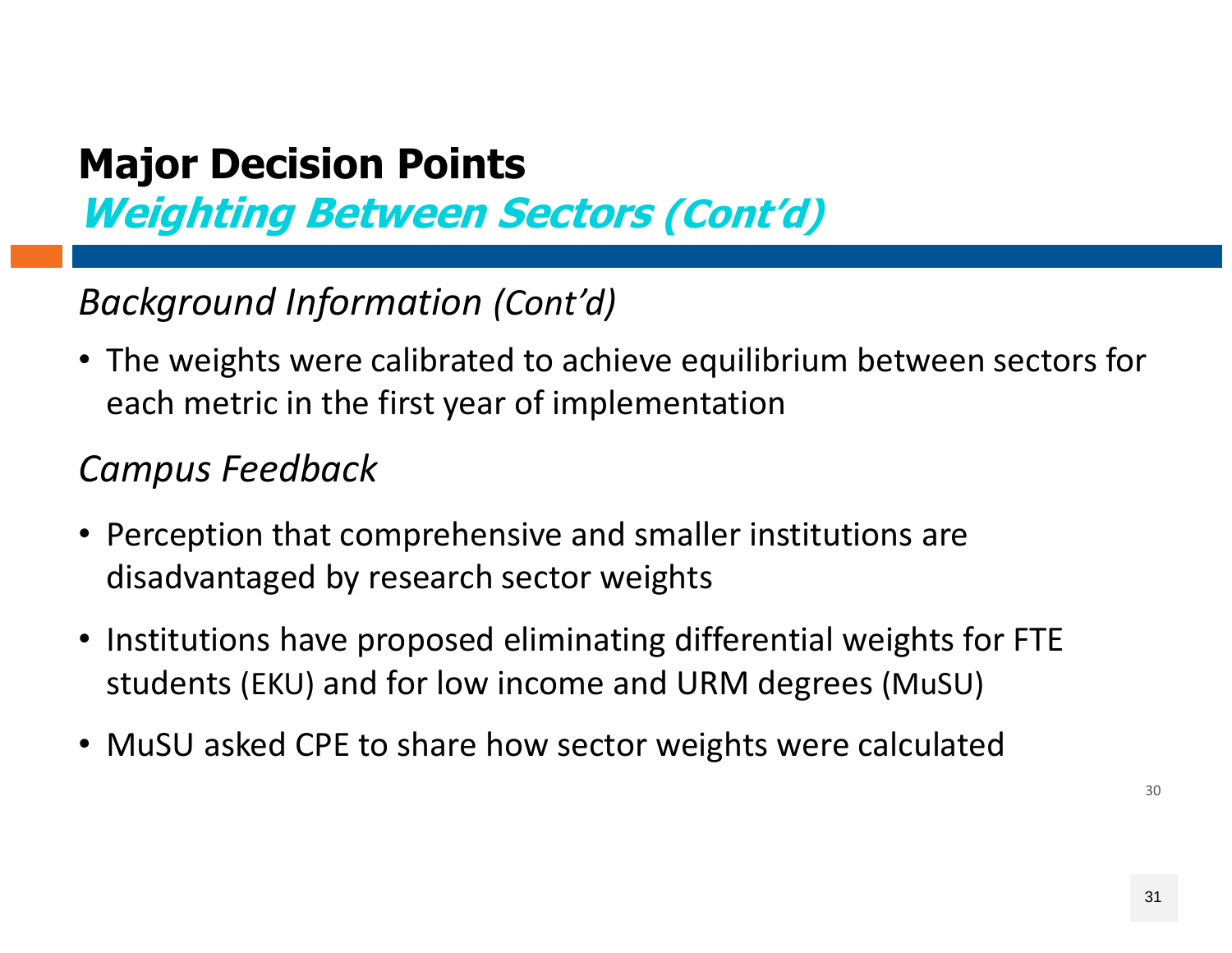**Weighting Between Sectors (Cont'd)**

Council on Postsecondary Education and American control of the Summer 6, 2017 Funding Model for the Public Universities

Metric Weighting Chart

|                                               | Research     | Comprehensive |
|-----------------------------------------------|--------------|---------------|
| <b>Funding Model Metrics</b>                  | Universities | Universities  |
| Bachelor's Degrees (Normalized)               | 1.67345      | 1.00000       |
| STEM+H Bachelor's Degrees                     | 1.54105      | 1.00000       |
| <b>URM Bachelor's Degrees</b>                 | 1.22322      | 1.00000       |
| Low Income Bachelor's Degrees                 | 2.35120      | 1.00000       |
| Student Progression (@ 30 Credit Hours)       | 1.49386      | 1.00000       |
| Student Progression (@ 60 Credit Hours)       | 1.45320      | 1.00000       |
| Student Progression (@ 90 Credit Hours)       | 1.56076      | 1.00000       |
| Student Credit Hours Earned (Weighted)        | 1.14208      | 1.00000       |
| <b>Facilities Square Feet</b>                 | 1.36134      | 1.00000       |
| <b>Instruction and Student Services Costs</b> | 0.90251      | 1.00000       |
| <b>FTE Student Enrollment</b>                 | 1.34278      | 1.00000       |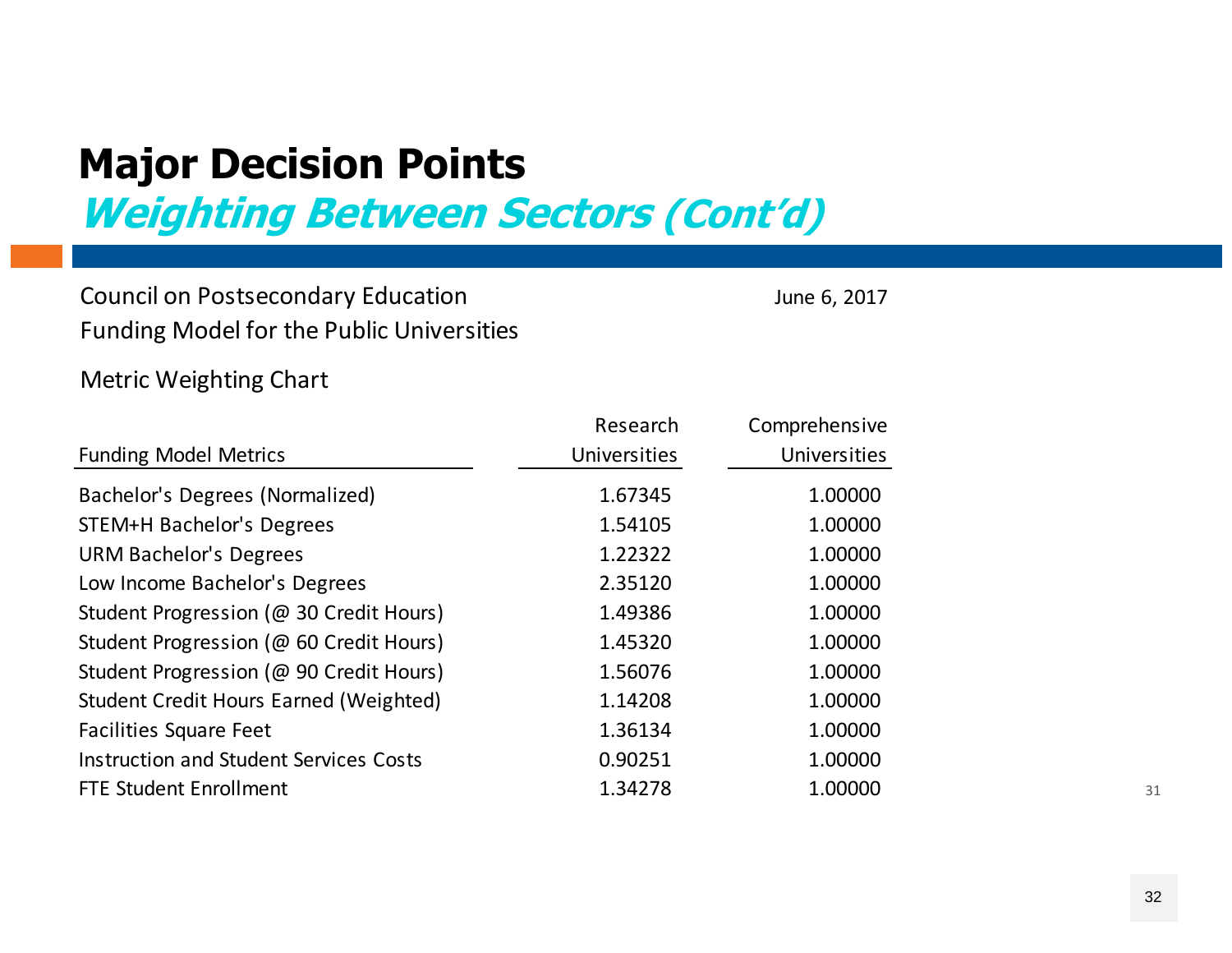**Weighting Between Sectors (Cont'd)**

#### Council on Postsecondary Education June 6, 2017 and September 2017 and September 2017 Funding Model for the Public Universities

STEM+H Bachelor's Degree Weights

|               | Allocable        | Contributed | Contributed     |        | STEM+H         |          | Sector     | Weight       |
|---------------|------------------|-------------|-----------------|--------|----------------|----------|------------|--------------|
| Campus/Sector | <b>Resources</b> | Percent     | Amount          |        | <b>Degrees</b> |          | Subsidy    | Factors      |
| UK            | \$163,067,600    | 5.0%        | \$8,153,380     |        | 1,464.3        |          |            |              |
| UofL          | 118,814,800      | 5.0%        | 5,940,740       |        | 805.0          |          | A          | $(A \div B)$ |
| Research      | \$281,882,400    |             | \$14,094,120    | $\div$ | 2,269.3        | $\equiv$ | \$6,210.69 | 1.54105      |
| <b>EKU</b>    | \$57,914,000     | 5.0%        | \$2,895,700     |        | 702.7          |          |            |              |
| <b>KSU</b>    | 15,262,400       | 5.0%        | 763,120         |        | 57.3           |          |            |              |
| <b>MoSU</b>   | 33,831,400       | 5.0%        | 1,691,570       |        | 311.7          |          |            |              |
| <b>MuSU</b>   | 38,583,500       | 5.0%        | 1,929,175       |        | 649.3          |          |            |              |
| <b>NKU</b>    | 45,566,000       | 5.0%        | 2,278,300       |        | 635.7          |          |            |              |
| <b>WKU</b>    | 64,328,000       | 5.0%        | 3,216,400       |        | 813.0          |          | B          | $(B \div B)$ |
| Comprehensive | \$255,485,300    |             | $$12,774,265$ ÷ |        | 3,169.7        | $\equiv$ | \$4,030.16 | 1.00000      |
| Four-Year     | \$537,367,700    |             | \$26,868,385    |        | 5,439.0        |          |            |              |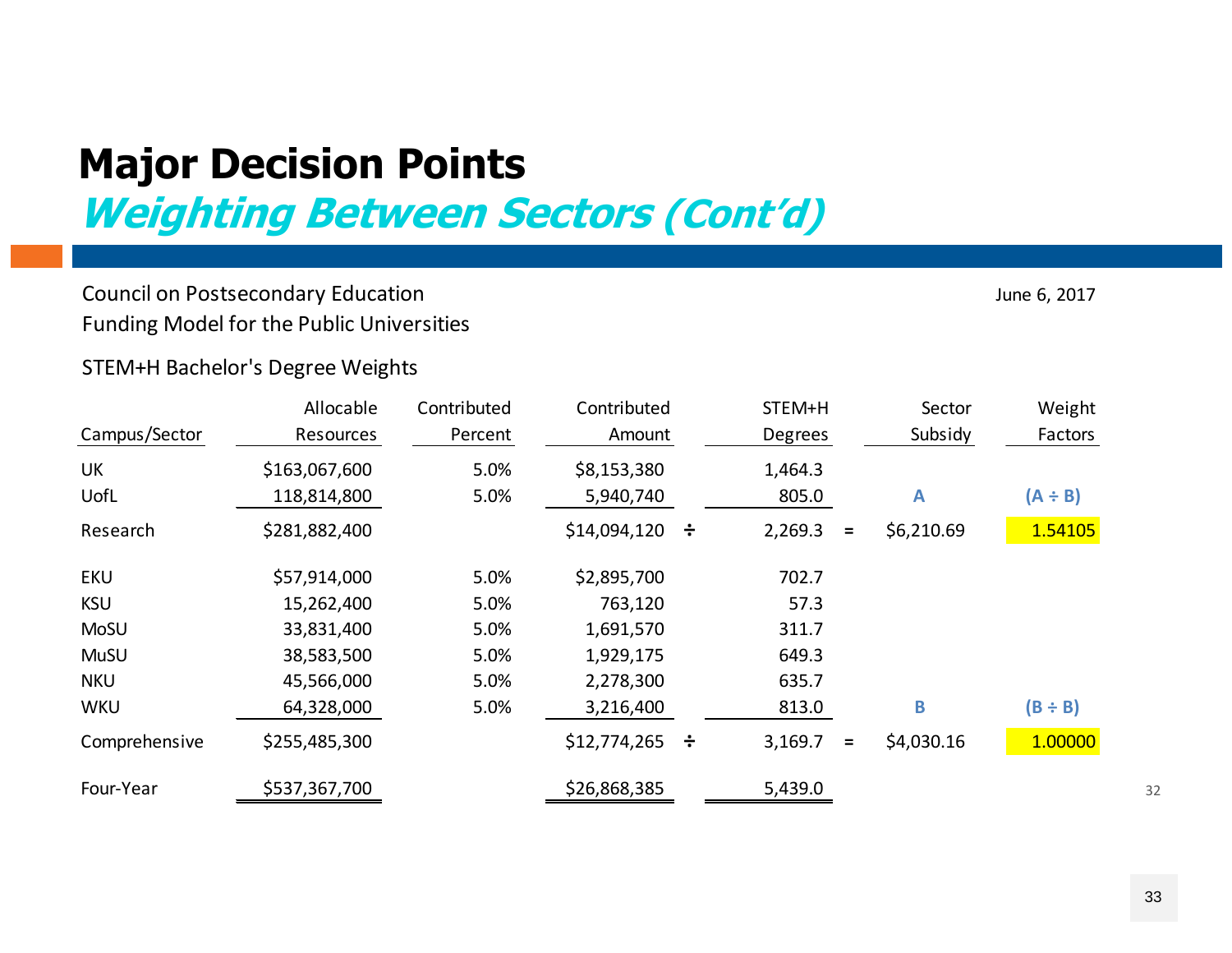**Weighting Between Sectors (Cont'd)**

#### Council on Postsecondary Education June 6, 2017 and September 2017 and September 2017 Funding Model for the Public Universities

URM Bachelor's Degree Weights

|               | Allocable        | Contributed | Contributed       |   | <b>URM</b>     |          | Sector       | Weight       |
|---------------|------------------|-------------|-------------------|---|----------------|----------|--------------|--------------|
| Campus/Sector | <b>Resources</b> | Percent     | Amount            |   | <b>Degrees</b> |          | Subsidy      | Factors      |
| UK            | \$163,067,600    | 3.0%        | \$4,892,028       |   | 469.3          |          |              |              |
| UofL          | 118,814,800      | 3.0%        | 3,564,444         |   | 487.7          |          | $\mathbf{A}$ | $(A \div B)$ |
| Research      | \$281,882,400    |             | $$8,456,472 \div$ |   | 957.0          | $=$      | \$8,836.44   | 1.22322      |
| <b>EKU</b>    | \$57,914,000     | 3.0%        | \$1,737,420       |   | 218.7          |          |              |              |
| <b>KSU</b>    | 15,262,400       | 3.0%        | 457,872           |   | 157.0          |          |              |              |
| <b>MoSU</b>   | 33,831,400       | 3.0%        | 1,014,942         |   | 61.0           |          |              |              |
| <b>MuSU</b>   | 38,583,500       | 3.0%        | 1,157,505         |   | 136.3          |          |              |              |
| <b>NKU</b>    | 45,566,000       | 3.0%        | 1,366,980         |   | 192.3          |          |              |              |
| <b>WKU</b>    | 64,328,000       | 3.0%        | 1,929,840         |   | 295.7          |          | B            | $(B \div B)$ |
| Comprehensive | \$255,485,300    |             | \$7,664,559       | ÷ | 1,061.0        | $\equiv$ | \$7,223.90   | 1.00000      |
| Four-Year     | \$537,367,700    |             | \$16,121,031      |   | 2,018.0        |          |              |              |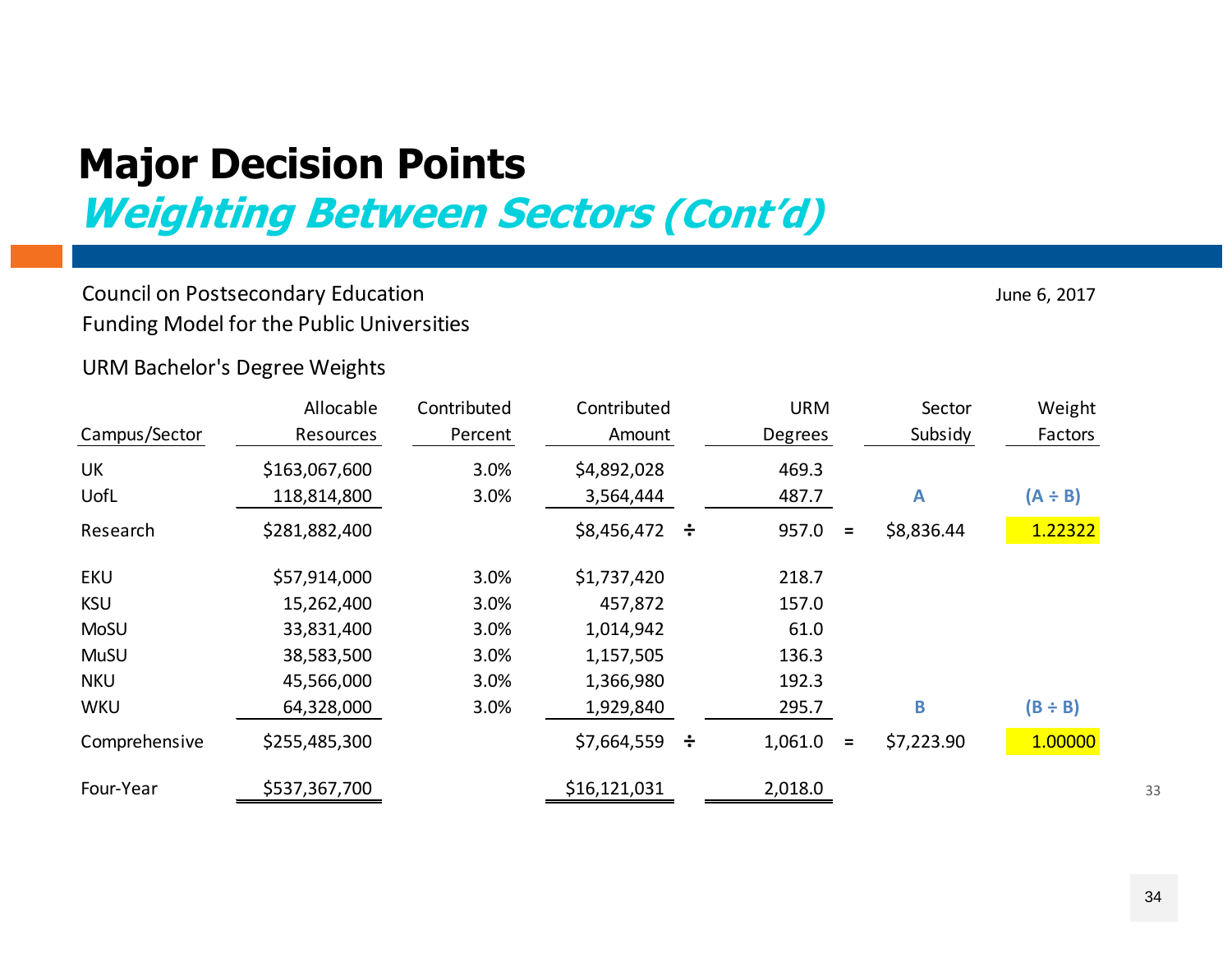**Weighting Between Sectors (Cont'd)**

#### *Discussion Questions*

- Do working group members support the elimination of the sector differential for the FTE metric in the Academic Support pool?
- Do working group members support the elimination of the sector differential for low income and URM metrics?
- Do work group members support any changes to the weightings between sectors?